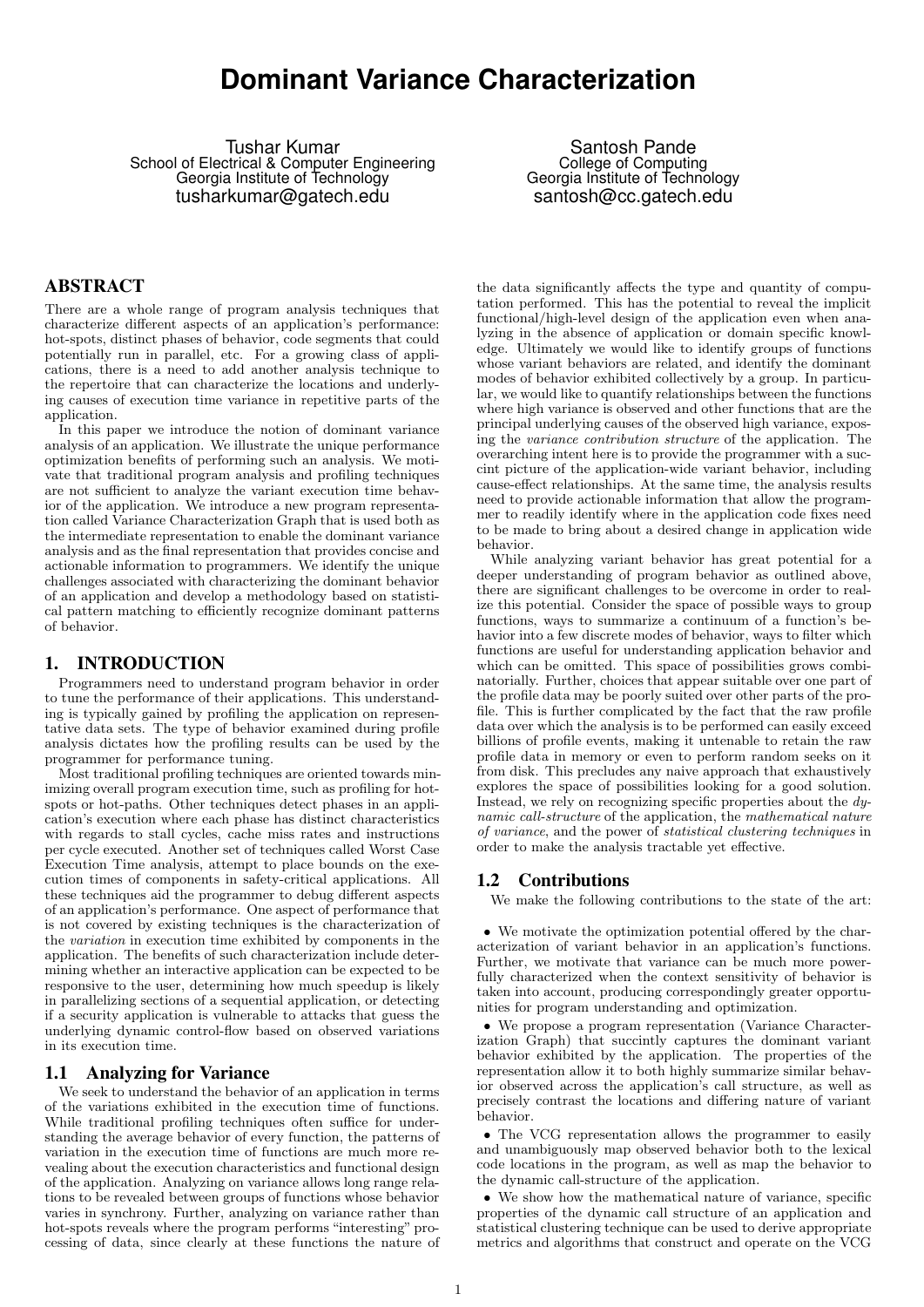## 2. VARIANCE IN A FUNCTION

Consider a function called F in an application. Let  $G_0, G_1$ ,  $...G_k$  be functions invoked directly within the body of F. The invoked functions may be conditionally invoked in an if-statement or case-statement, or they may be repeatedly invoked within a for-loop, as illustrated in the C code example in Listing 1.

#### Listing 1: Example function F

void F( int R, int T) { G1 ( ) ; . . . i f ( . . . ) G2 ( ) ; fo r ( i =0; i<R; i++) { G3 ( ) ; S ; // l o c a l code s t a t em e n t s i f (T >= 0 ) G4 ( ) ; e l s e G5 ( ) ; } }

For our labeling purposes, the functions are arranged in the lexical order  $G_1$  to  $G_k$  within the body of F. Let X be a random variable representing the execution time of any single invocation of  $F$ . Let the random variable  $Y_i$  represent the *cumulative* execution time of  $G_i$  within a single invocation of  $F$ .  $Y_i$  could be zero if  $G_i$  was not invoked by  $F$ , or it could represent the total execution time over multiple invocations of  $G_i$  if  $G_i$  was invoked within a loop. Let  $Y_0$  represent the *local* execution time of  $F$ that is the part of the execution time of  $F$  that was not spent inside any children calls  $G_i$ . We choose a convention where  $Y_i$ includes the caller-side overheads of invoking  $G_i$ . Therefore, the following must hold between the observed values of random variables  $X$  and  $Y_i$ 's for any given invocation of  $F$ .

$$
X = \sum_{i=0}^{k} Y_i
$$
 (1)

Let  $\bar{X} = E[X]$  represent the *mean* execution time of F over N invocations of F. Let  $\sigma_X^2 = E[(X - \bar{X})^2]$  represent the variance in the execution time of  $F$  over these invocations. Let  $C$ represent the co-variance matrix between the random variables  $Y_0$  to  $Y_k$  observed over these invocations.

**C** will be a  $(k+1) \times (k+1)$  dimensional matrix, with  $C_{i,j} = E[(Y_i - \bar{Y}_i)(Y_j - \bar{Y}_j)]$ , again with the expectation computed over the  $N$  invocations of  $F$ . A covariance matrix is always symmetric, i.e.,  $C_{i,j} = C_{j,i}, \quad \forall i, j.$ 

Then, due to  $X$  being a sum over random variables  $Y_i$ , the following holds:

$$
\sigma_X^2 = \sum_{i=0}^k \sum_{j=0}^k C_{i,j}
$$
\n
$$
= \sum_i C_{i,i} + 2 * \left(\sum_{i < j} C_{i,j}\right)
$$
\n(2)

\n(2)

\n(2)

\n(1)

\n(1)

\n(1)

\n(1)

\n(2)

\n(2)

\n(3)

\n(4)

\n(5)

\n(1)

\n(1)

\n(1)

\n(1)

\n(2)

Here we make no assumptions about the correlation between any r.v.'s  $Y_i$  and  $Y_j$ . Using Eq 2, the on-diagonal terms,  $C_{i,i} =$  $E[(Y_i - \bar{Y}_i)^2]$  may indicate whether invocations of the  $G_i$  function call within F contributes significantly to  $\sigma_X^2$ . For example, in Listing 1, if  $F$  is invoked with very different values for parameter R, the trip-count of the contained loop will vary accordingly. Correspondingly,  $Y_3$  (the cumulative execution time of  $G_3$  per invocation of  $F$ ) will show significant variation over the  $N$  invocations of  $F$ , causing  $C_{3,3}$  to have a large positive value. This would be true simply due to the variation in the trip-count of the loop, even when  $G_3$  took constant time. Further, if the statements denoted by  $S$  dominate in  $Y_0$  (the local execution time of F), then we can expect that  $Y_0$  and  $Y_3$  would show significant positive correlation, leading to a large positive value for  $C_{0,3}$ .

In contrast, if  $F$  is getting invoked with both positive and negative values for parameter T, then both  $Y_4$  and  $Y_5$  will show significant variation over the multiple invocations of  $F$ , even if the trip-count parameter  $R$  is kept fixed. This will cause  $C_{4,4}$  and  $C_{5,5}$  to have large positive values. However, the crossterms  $C_{4,5} = C_{5,4}$  will have large magnitude negative values indicating a strong negative correlation. Therefore, in order to determine which  $G_i$ 's are the major causes of the variance in  $F$ , we need to not just determine if the corresponding  $C_{i,i}$ terms significantly contribute to  $\sigma_X^2$  via Eq 2. Additionally, we also need to examine if other  $G_j$ 's are diminishing or enhancing the contribution through  $C_{i,j}$  terms. Ultimately, we can expect to identify a *minimal* set of children functions  $\{G_{i_1}, G_{i_2}, ..., G_{i_l}\}$ that together contribute significantly to  $\sigma_X^2$  through all involved self-terms and cross-terms:  $\sum_{i,j \in \{i_1,i_2,\ldots,i_l\}} C_{i,j}$ . This indicates that the  ${G_4, G_5}$  children set in the current example would not contribute significantly due to large negative-valued cross-terms cancelling out the large positive self-terms. In particular, if  $G_4$ and  $G_5$  consume similar execution times, then the sum  $Y_4 + Y_5$ will remain about constant for each invocation of  $F$  even though  $Y_4$  and  $Y_5$  may individually vary significantly over invocations of F. Instead, this example is likely to have  $\{G_1\}$ ,  $\{G_2\}$  and  ${G_3}$  as separate sets of children that individually contribute significant variance to  $F$ . It is important to note that a  $G_i$  may not be a hot-spot within  $F$ , yet it may be a significant cause of the variance of F. In other words,  $\overline{Y}_i$  (averaged over the N invocations of  $F$ ) may be small, yet at the same time  $C_{i,i}$  could be large. This indicates that traditional hot-spot analysis usually does not help much with understanding variant behavior and its main causes.

An important contrast to draw at this point would be to examine the variant behavior of  $G_3$  as a stand-alone function versus its behavior observed under  $F$ . For simplicity of explanation, let's assume that  $F$  is always invoked with a fixed value for parameter  $R$ , and that  $G_3$  is not invoked from any other call-site in the program. Then  $N^{G_3} = R \times N^F$ .  $N^{G_3}$  and  $N^F$  represent the invocation counts of  $G_3$  and F respectively. Now, each  $Y_3^F$  will be the sum of the R observations of the  $X^{G_3}$  random variable corresponding to the  $R$  invocations of  $G_3$  in each invocation of F. Since  $Y_3^F$  can only capture the cumulative behavior of R invocations of  $G_{3}$ , we cannot in general infer a mathematical relation between  $C_{3,3}^F$  and  $\sigma_{X^G3}^2$ . On the other hand,  $G_1$  is always invoked exactly once per invocation of F, therefore  $Y_1^F = X^{G_1}$ and  $N^F = N^{G_1}$ , allowing us to infer  $C_{1,1}^F = \sigma_{X^{G_1}}^2$ . For the same reasons as with  $G_3$ , the if-statement prevents us from expressing  $C_{2,2}^F$  in terms of  $\sigma_{X^G2}^2$  for  $G_2$ .

#### 2.1 Classifying Variance

We use Chebyshev's inequality [6] given below to determine if a function  $F$ 's behavior can be considered *highly variant* over its  $N$  invocations. Chebyshev's inequality establishes conservative probability bounds on a given collection of data samples while making no assumptions about the underlying probability distribution that generated the data.

$$
Pr(|X - \bar{X}| \ge t\sigma) \le \frac{1}{t^2}
$$
\n(3)

For our purposes, the data samples refer to the  $N$  observations of the random variable  $X$ . In our experiments, we define a node to be high-variant if its execution time cannot be guaranteed to lie within 200% of its mean with at least  $96\%$  probability. This implies  $\frac{1}{t^2} = 1 - 0.96 = 0.04$  and  $t\sigma = 2 \times \overline{X}$ . Therefore  $\sigma$   $\sim$  0.41  $\frac{\sigma}{\overline{X}} \geq 0.4$  becomes the condition for high-variance. Consequently we use the Coefficient-of-Variability metric for classifying the variant nature of nodes:  $CoV = \frac{\dot{\sigma}}{\bar{s}}$  $\frac{\sigma}{\overline{X}}$ . In summary, nodes with  $CoV \geq CoV_{Thresh} \ (= 0.4)$  are labelled **high-variant**.

## 2.2 Underlying source of variance

Our interest in studying the variant behavior of a function  $F$  is to determine if other functions are the root underlying source of the variance in  $F$ . Consider Listing 2 that provides the implementations for functions  $G_1, G_3$  and  $G_2$  (invoked from Listing 1) along with additional functions invoked by  $G_2$ .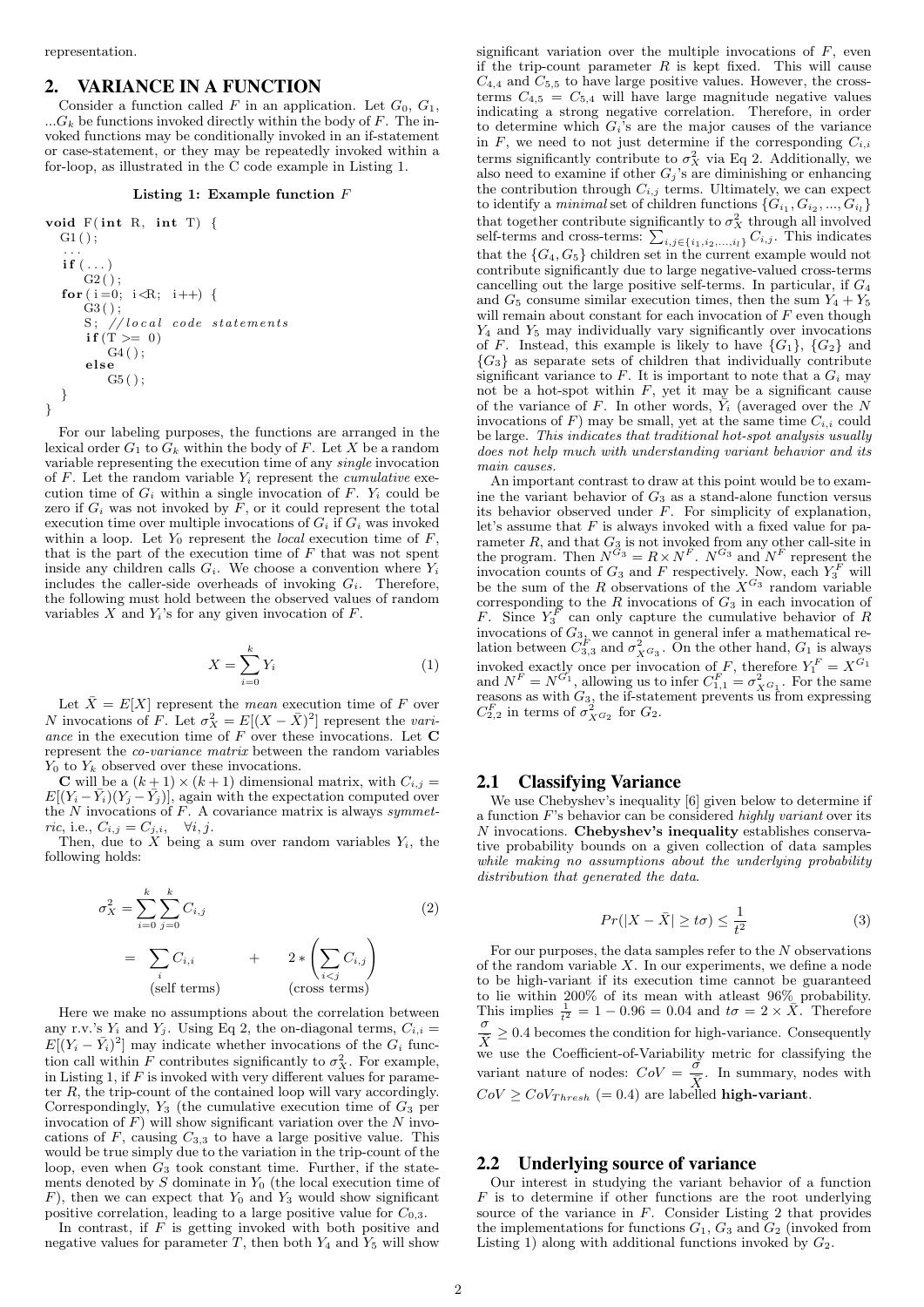#### Listing 2: Functions invoked by  $F$

|                              | if $(\ldots)$       |
|------------------------------|---------------------|
| void $GI()$ {                | $D1()$ :            |
| $A1()$ ;                     | while $(\ldots)$    |
| SS; //local code statements  | $D2()$ ;            |
| $A2()$ ;                     |                     |
|                              | void $DI(\ldots)$ { |
| void $G3$ () {               | P()                 |
| $B1()$ ;                     |                     |
| SSS; //local code statements | void $D2(\ldots)$ { |
| $B2()$ ;                     | $Q()$ ;             |
|                              |                     |

void  $G2$   $(\ldots)$  {

Consider the following scenarios:

1. Perhaps variations in  $G_1$ 's execution time is simply reflecting variations in  $A_1$ 's execution time. Then  $G_1$  is simply a transmitter of  $A_1$ 's variance, that ultimately contributes to  $F$ 's variance.  $A_1$  would be then the *underlying origin* of  $F$ 's variance even though  $F$  does not invoke it directly. Further analysis may reveal that  $A_1$  itself is merely a transmitter of variance originating further down the call-chain.

2. Alternatively, the local code statements denoted by SS may be causing  $G_1$ 's behavior to be variant, with  $A_1$  and  $A_2$  only playing a minor role. This would establish  $G_1$  itself as an underlying origin of  $F$ 's variance.

3. Another alternative is that none of  $SS$ ,  $A_1$  and  $A_2$  have large variances of their own. But if their behavior varies in synchrony, then their limited variance gets amplified:  $\sigma_{X^{G_1}}^2$  $C_{0,0}^{G_1} + C_{1,1}^{G_1} + C_{2,2}^{G_1} + 2 * (C_{0,1}^{G_1} + C_{0,2}^{G_1} + C_{1,2}^{G_1})$ , where each term in the sum is not large individually, but all are positive leading to a large  $\sigma_{X_{\sigma_{1}}^{G_{1}}}^{2}$ . Again, this would establish  $G_{1}$  as a root underlying source of  $F$ 's variance.

In order to determine which of the above three scenarios apply, we use the fact that  $C_{1,1}^F = \sigma_{X^G}^2$  (established in the preceding paragraphs), and directly compare the values of the  $C_{i,j}^{G_1}$  terms against  $\sigma_{XF}^2$ . This lets us determine if  $\{A_1\}$ ,  $\{A_2\}$  or  $\{A_1, A_2\}$  could replace  $G_1$  as a significant contributor of variance to  $F$ .

Unfortunately, the availability of  $C_{i,j}^{G_3}$  terms does not permit a similar analysis to be possible for determining if  $B_1$  or  $B_2$  are the underlying sources of F's variance with  $G_3$  merely being the transmitter. The primary impediment is that a relation between  $C_{3,3}^F$  and  $\sigma_{XG_3}^2$  cannot be established in general. We can get around this limitation by treating the body of  $G_3$  as *implicitly inlined* into F. Then  $B_1$  and  $B_2$  will directly get terms in the  $\mathbb{C}^F$ matrix instead of terms for  $G_3$ . The effect of the  $SSS$  block of statements would be absorbed into the  $Y_0^F$  random variable. In theory, we could recursively inline any of the  $G_i$  functions to any depth in order to determine the underlying sources of variance despite the presence of loop-bodies and if-statements around call-sites. However, each depth of inlining call-chains originating at  $G_i$  requires the corresponding  $C$  matrix to be reconstructed. Additionally, the size and cost of constructing  $\mathbf{C}^F$  grows as a square of the number of leaf call-sites in  $F$  after inlining. For any given  $F$ , the large number of combinations (for each depth along multiple call-chains originating under  $F$ ) and the growing cost of constructing  $\mathbf{C}^F$  for each combination precludes an exhaustive examination of possibilities via inlining. A further complicating factor is that the data relevant for reconstructing  $\mathbf{C}^{F}$  for any fixed choice of  $F$  is scattered over the entire length of the profile. The profile consists of time-stamped events indicating functionentry and exits. Any function  $F$  may be invoked multiple times throughout the entire duration of execution of the application, leading to the aforementioned scattering. Given that the length of the profile data typically runs into billions of profile events (corresponding to the application executing for a few minutes), the reconstruction of  $\mathbf{C}^F$  for a new inlining depth essentially requires a fresh pass over the entire profile data, even though the cost of the pass is amortized over all functions  $F$  that need their  $\mathbf{C}^F$  reconstructed.

Given that each additional pass over the profile data is an enormously time-consuming operation, we utilize additional mathematical properties and construct heuristics to guide and limit the implicit inlining of call-chains within any  $F. G_2$  illustrates this approach, where we can check if  $F$  invokes  $G_2$  with very high probability (say, > 95%). If so, we can expect that  $\sigma_{X^{G_2}}^2 \approx C_{2,2}^F$ . In other words, the very few instances of  $F$  that do not invoke  $G_2$  are unlikely to significantly deviate  $C_{2,2}^F$  from  $\sigma_{X}^2 G_2$ . There-

fore, we can meaningfully compare the  $C_{i,j}^{G_2}$  terms against  $\sigma_{XF}^2$  in order to determine if  $D_1$  or  $D_2$  functions are the underlying origins of variance for F. Such tests can be cascaded: if  $D_1$  is invoked with very high probability in  $G_2$  then we can compare  $C_{i,j}^{D_1}$  terms against  $\sigma_{X^F}^2$  to see if function P is the underlying cause of F's variance. This heuristic can sometimes also work for call-sites within loops. If  $G_2$  invokes  $D_2$  only once with high probability, then we can compare  $C_{i,j}^{D_2}$  terms against  $\sigma_{X^F}^2$  to see if  $Q$  is an underlying cause of  $F$ 's variance.

Once the cascaded application of the heuristic has identified several low-level functions as *potential contributors* (say,  $B_1$ ,  $P$ and Q), we can invoke a single pass over the profiling data to  $ascertain$  whether they are indeed significant contributors to  $F$ 's variance, and to quantify their variance contribution. Note that this quantification can be done for  $A_1$  and  $A_2$  without needing an additional profiling pass since  $C_{1,1}^F = \sigma_{XG_1}^2$  holds mathematically, not just in approximation. Now, depending on the determination of which of  $B_1$ , P and Q are significant contributors, the cascading heuristic can be re-applied to their callees to check if even lower level functions are the underlying originators of F's variance. Again, another pass of the profile data may be needed to verify the hypotheses of the heuristic. Ultimately, by using the mathematical equivalence (where it applies) and the heuristic in many other cases, we can significantly reduce the number of profiling passes needed while not compromising on either the depth or validity of the contribution relationships discovered.

## 2.3 Implicit Inlining Notation

If  $F$  has been implicitly inlined along various call-chains to levels where its body now contains the call-sites for functions  $A_1, A_2, \ldots, A_i, \ldots$ , we use the following notation to refer to the correspondingly modified terms. Later sections will define metrics using this notation.

• Random variable  $Y^{F|A_i}$  refers to the cumulative execution time spent in  $A_i$  during a given invocation of  $F$ . This is analogous to  $Y_i$  refering to the cumulative execution time of immediate call-site  $G_i$ .

•  $\mathbf{C}^{F|A_1,A_2,...}$  refers to  $\mathbf{C}^F$  that has been modified to remove terms for the  $G_i$ s that have been inlined away, and has new entries added for  $A_1, A_2, ...,$  i.e., the new  $Y^{F|A_i}$  random variables get entries alongside the remaining  $Y_i$ s.

•  $\mathbf{C}_{i,j}^{F|A_1,A_2,...}$  refers to terms between an unaffected  $Y_i$  and  $Y_j$ , i.e., it's the same as  $\mathbf{C}_{i,j}^F$ . However,  $\mathbf{C}_{A_i,j}^{F|A_1,A_2,\ldots}$ ,  $\mathbf{C}_{i,A_j}^{F|A_1,A_2,\ldots}$  and  $\mathbf{C}_{A_i,A_j}^{F|A_1,A_2,\dots}$  refer to new terms between  $Y^{F|A_i}$  and  $Y_j$ , between  $Y_i$  and  $Y^{F|A_j}$ , and between  $Y^{F|A_i}$  and  $Y^{F|A_j}$ , respectively.

# 3. CONTEXT SENSITIVITY OF BEHAVIOR

Characterizing the context sensitivity of behavior can significantly help with program understanding. In many parts of a typical program, behavior is determined largely by data or parameters passed from the calling context. A module in the program may repeatedly request a similar type of processing from a library, which may be distinct in terms of data-set size or characteristics from the processing requested by other modules. This can make the behavior exhibited by the library specific to the calling module, thereby making the library's behavior contextsensitive in that program.

A context aware analysis scheme would determine whether context affects behavior and what aspects of the context affect behavior. Context-sensitive analysis offers several benefits. Some examples are: specialization of functionality to context, either by the programmer or by the compiler in a manner akin to trace-driven optimizations; detecting behavioral bugs (such as real-time deadline violations) that predominantly show up in some contexts of invocation of function  $F$  and not in others.

In addition to the generic benefits outlined above, incorporating context is particularly important for studying variance in execution time. Variance is difficult to study purely in terms of the behavior of the lexical constructs in the application, such as summarizing variance over all invocations of a basic block or a function. Unlike total execution time, which is the driving metric in hot-spot analysis, variance does not naturally accumulate hierarchically.

In contrast, with variance, which lacks the property of hierarchical summarization, we need to explicitly examine the role that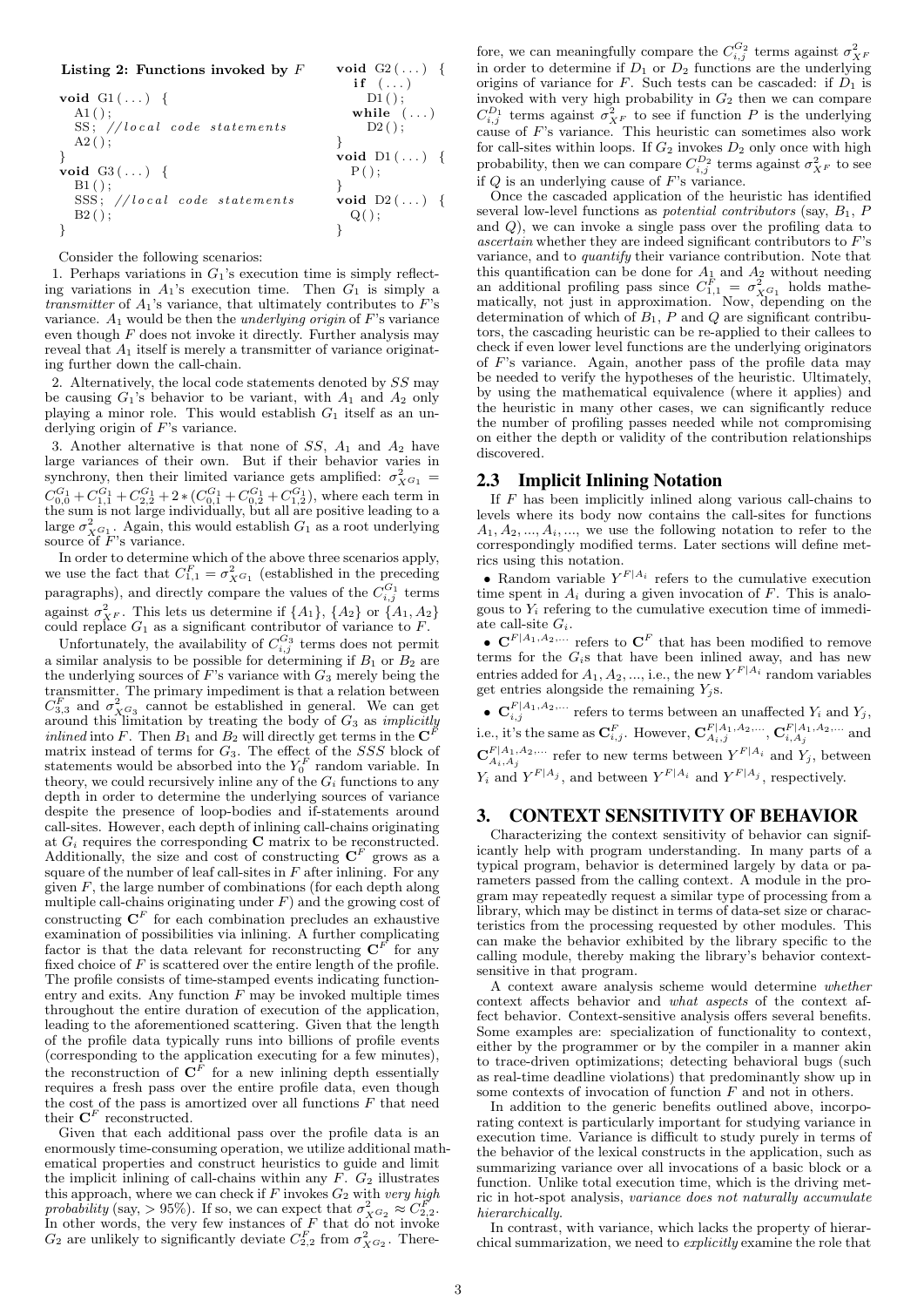calling-context plays in affecting lower-level behavior. The perinvocation variance in a lower-level function-call L does not directly add to the per-invocation variance of a function  $H$  higher up in the call-chain: L's variance may be neutralized by another function  $J$  inside  $H$  whose variations are negatively correlated with those of  $L$  (due to large negative cross-terms, as per Eq 2); or,  $L$  and  $J$  may contribute a much larger variance to  $H$  than the sum of their variances if they vary in synchrony (due to large positive cross-terms, as per Eq 2); or,  $H$  may invoke  $L$  conditionally or within a loop in a manner that altogether decouples the variance of  $L$  from the variance observed in  $H$ . Yet, it is important to study variance at all levels at which it occurs in the program. For example, in a packet routing application, it may be important to characterize the variance in both the perpacket routing time at each port, as well as in the overall packet routing rate for the router. Such an analysis would help designers/programmers determine how much buffer space should be provided at the port for transmission/reception and the amount of global memory needed for temporarily storing received pack-This can also facilitate a trade-off between the sizes of port buffer space and global memory. A video compression application would similarly benefit from a characterization of the variance in frame-compression times at the high level, and perimage-block variations in processing time within a video-frame for diagnosing which types of image-blocks or types of processing are responsible for the high level variance in frame-compressiontime.

## 3.1 Summarizing Occurences of Variant Behavior using Call Structure

Figure 1 shows the dynamic call structure of the application under a function  $H$ . Each of the nodes represent potentially multiple invocations of the corresponding function. Nodes with identical names differ in terms of the call-chain used to invoke them under  $H$ . Such a program representation is referred to as the Call-Context-Tree (CCT) in literature [2]. Henceforth, let  $F_i$  be used to label the nodes for the same function  $F$  (in contrast with Section 2 where  $G_i$  referred to distinct function names). We will now use  $N^{F_i}$ ,  $\bar{X}^{\bar{F}_i}$ ,  $\sigma_{X^{F_i}}^2$  and  $COV^{F_i}$  to refer to metrics on the corresponding node instances of  $F$ , and similarly for node instances of other functions. The ideas developed in Section 2 to study the variance behavior of functions now apply in a corresponding manner here to study the variance behavior of nodes.

In this example, the nodes annotated with greek letters represent the occurences of high variant behavior (as per the CoV test in Section 2.1). Whenever a function  $F$  has nodes exhibiting high variance  $(F_1, F_2, F_3 \text{ and } F_4)$ , it becomes important to contrast against the occurences of low-variance behavior of the same function  $F$  (here  $F_5$ , annotated with  $lv$ ). Drawing such a contrast between high-variant and low-variant behavior, and between different kinds of high-variant behavior is crucial for infering unique circumstances under which each behavior occurs. Here, each greek letter identifies a distinct type of high-variant behavior. Multiple nodes may have similar variant behavior  $(F_1, F_2$  and  $F_4$  for behavior  $\alpha$ ). Similarity in variant behavior is determined by comparing the  $(\bar{X}, CoV)$  tuples for the corresponding nodes. All occurences of low-variant behavior are annotated with lv. For example, L has high-variant behavior in  $L_1$  and low-variant in  $L_2$ . Functions  $J, \overline{U}, V$  and W exhibit high-variance in their only nodes. Functions that never exhibit high-variant behavior do not need their node instances distinguished for the purpose of variance analysis. Hence their nodes  $\overline{d}$  do not get subscript indices to distinguish between them  $(A, B, \overline{B})$  $M$ , etc).

Figure 2 shows how the variant behavior under  $H$  would be summarized using *minimal distinguishing call chains* (MDCCs) introduced by Kumar, et al. [12, 11]. Their primary concern was to identify the shortest call-chain segments that allowed each behavior of a function  $F$  to be distinguished from other distinct behaviors. There is no need to distinguish between multiple occurences of the same behavior. In fact, it is highly desirable that very few, relatively short call-chain segments summarize numerous instances of the similar behavior in the CCT. For example, if Figure 1 represents the behavior observed during a profiling run of the application, then the following predictions would hold for any subsequent regression run of the application, provided we can reasonably assume that the profiling run behavior is a good representative of expected regression run behaviors. The invocations of function  $F$  whenever the top of the program callstack is  $B$  will collectively exhibit the statistics (mean,  $CoV$ ) for behavior  $\alpha$ . In fact, this is predicted to apply collectively to invocations of F which have either B or  $Q \rightarrow M \rightarrow C$  on the program call-stack (i.e., the call-chain suffixes identified by MDCCs( $\alpha$ ). Similarly statistics for  $\beta$  are collectively predicted for those invocations of F that had any sequence in  $MDCCs(\beta)$ occuring at top of stack (in this case,  $MDCCs(\beta)$  has only one sequence). Similar predictions hold for the  $lv$  behavior of  $F$ , and  $\ell v, \eta, \lambda, \lambda'$ , etc behaviors of other functions. L needs to be distinguished based on the index of its lexical call-sites under  $H$  since the two call-sites produce different behavior.  $J$  has a null MDCCs $(\eta)$  since every invocation of J would count towards behavior  $\eta$ .

While MDCCs may provide a concise representation that predicts the expected behavior of functions based on the current call-stack, several challenges from the point of view of facilitating program understanding become evident:

1. How to preserve Structural Relationships? Each function  $F, L$ , etc has their MDCCs constructed independently. Any relationships between the behaviors of a group of functions is obfuscated. For example, it is not evident from the corresponding MDCCs that F exhibits behavior  $\alpha$  when invoked under L that exhibits behavior  $\eta$ , and F exhibits lv when invoked under L exhibiting lv.

2. How to eliminate/minimize Redundant information? Redundant information that does not contribute towards program understanding can quickly dilute the useful information present in the results. The majority of the space in the MDCCs results is occupied by long call-chain segments that do not themselves describe behavior, even though they distinguish between behaviors of  $F$ , etc. In fact, the behaviors of  $F$  are much more simply distinguished using  $L_1$ ,  $L_2$ ,  $K$  and  $J$  in this example, with the added advantage of distinguishing the behavior closer to its cause (i.e. knowing which of  $L_1$ ,  $L_2$ , K or J is invoked will determine  $\overline{F}$ 's behavior). Further, the MDCCs constructed by Kumar et al. distinguish call-chains all the way from main as there is usually no good automated way to select an appropriate  $H$  deeper in the call-structure. This leads to potentially very long call-chains.

*.* The overall challenge now is to have a generalized scheme for eliminating redundant information, preserving structural relationships where they matter, and still retaining the behavior distinguishing advantages of MDCCs. In proposing the Variance Characterization Graph (VCG) representation we take a different approach to meet this overall challenge. Figure 3 shows the VCG representation of the variant behavior under  $H$ . The behavior  $\alpha$  of CCT nodes  $F_1$  and  $F_2$  still gets summarized into a single VCG node. The two lexical instances of L (on edges tagged  $[0]$  and  $[3]$  under  $H$ ) along with  $J$  and the *absence* of K distinguish the spectrum of  $F$ 's behavior. At the same time the variant behavior of  $J$  and  $L$  is also fully characterized. The Call-Context-Set (CCS) for each VCG node is shown. In contrast with MDCCs, a  $\hat{C}CS$  only gives the call-chain paths to a VCG node from the VCG node's parent. Also, we choose to retain the full path segments in the CCS rather than attempt to find the shortest distinguishing segments. We do so because the call-segments originating from the immediate parent VCG node are usually very short, and therefore we retain their full length for improved clarity. Note that we can still apply MDCC analysis just on the CCSs if we need to predict the occurence of each child VCG node based on the program call-stack. Each VCG node has metrics tagged to it describing its behavior.

Let's make a number of observations about the VCG representation under  $H$ . First, only those functions that show variant behavior in atleast some instances under  $H$  show up as VCG nodes (let's refer to them as the used functions). Yet, there is little to no loss in the ability to locate every distinct behavior for each used function in the VCG tree. The only ambiguity in this example is between the VCG nodes for  $F$  under the two  $L$ 's. For this the programmer can examine the corresponding CCSs associated with those two  $L$ 's and determine the difference in the call-chains to each L. Therefore, location of behavior is implicitly disambiguated by the tree structure itself, with a need to examine CCSs only if a VCG node has more than one identically named direct children VCG nodes. More explicitly, K versus J distinguished F's  $\alpha$  versus  $\beta$  behavior, so there is no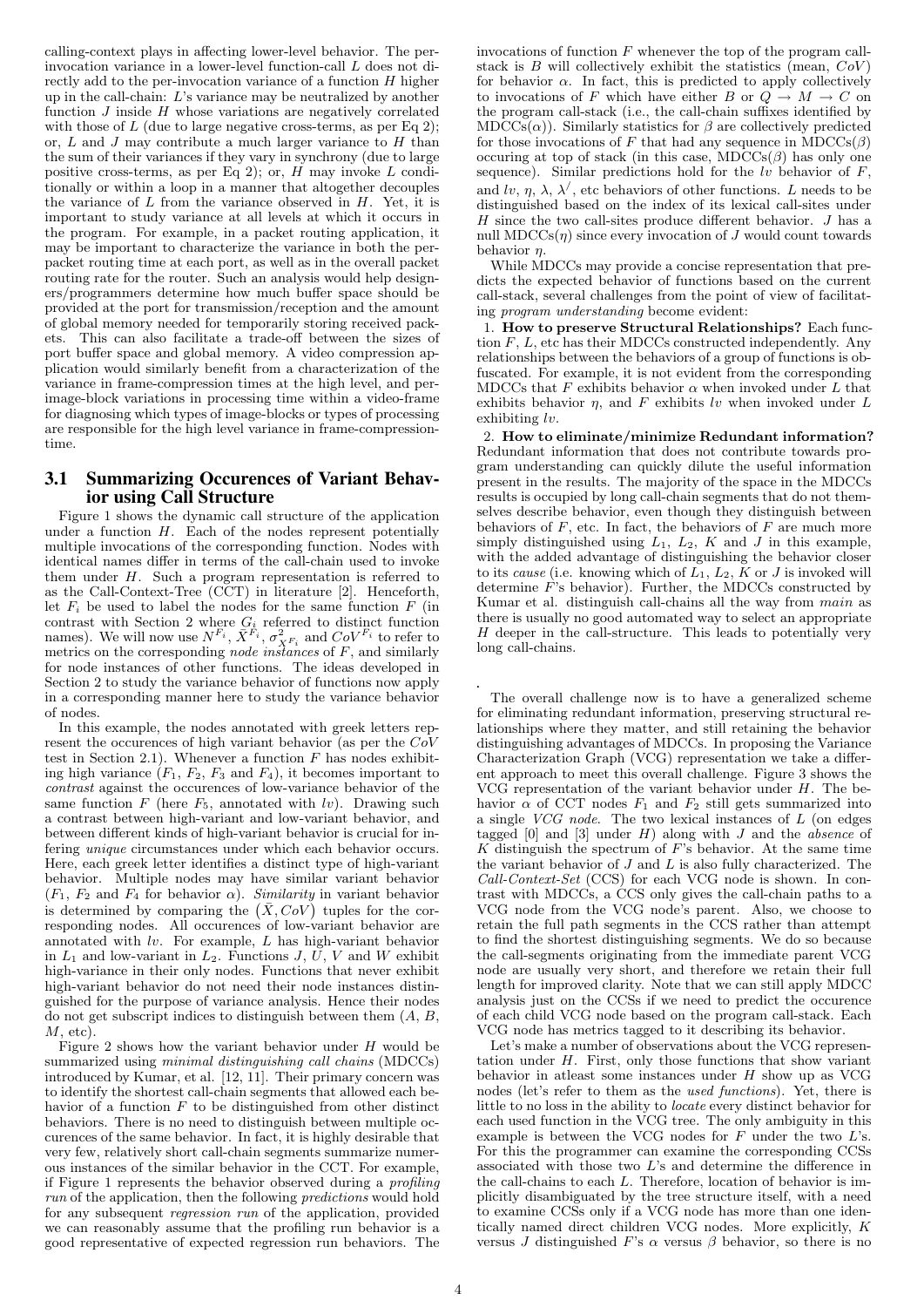

Figure 1: Example application behavior under invocations of function H. High-variant node instances are annotated with greek letters. Instances of these functions with low variance are annotated  $\{w\}$ . Functions that are low-variant in all instances do not have their instances annotated or indexed.



Figure 2: Minimal Distinguishing Call-Chain representation of variant behavior under H. Emphasis is on summarizing identical behavior and unambiguously locating each behavior on call stack under H. Structural relationships are lost. Leads to numerous long MDCCs if  $H = main$ .



Figure 3: Variance Characterization Graph and Call Context Sets representing variant behavior under H. Emphasis is on summarizing structural relationships between behaviors. Call Context Sets use hierarchy to unambiguously locate behavior, and can often be ignored when structure itself provides adequate location information. Variance contribution relationships annotated on tree structure as dashed backedges, and allow skipping of redundant variance transmitter nodes  $(U, V)$ .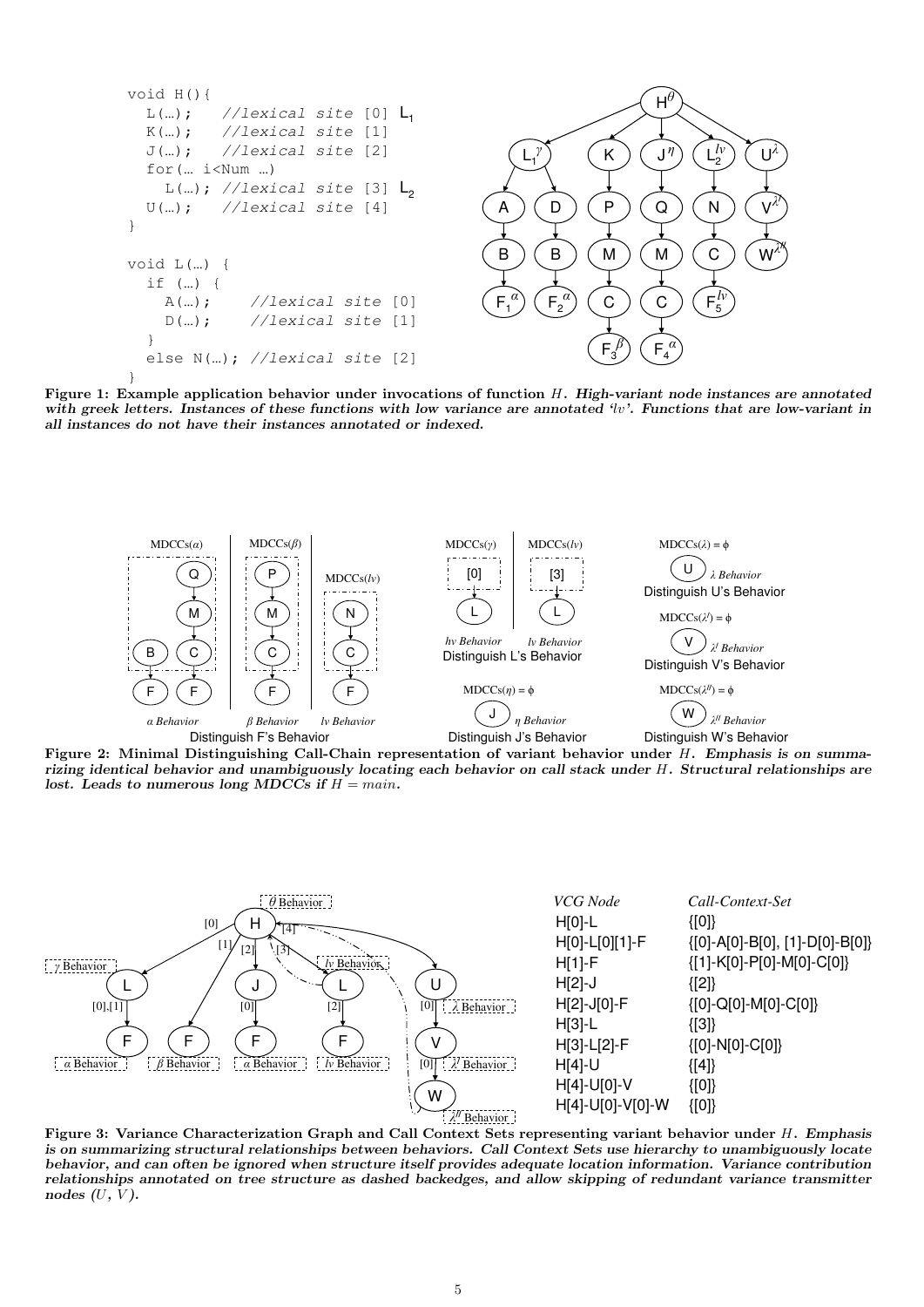need for long MDCCs. Also, examine the CCT call-chain from  $H$  to  $F$  via  $K$ , appearing in the VCG representation as just  $H \rightsquigarrow F$ . Since K, P, M, C are all unused functions, and since we have to account for every CCT instance of used functions L, J, etc including low-variant ones for contrast, the programmer examining the call-structure of the application can eliminate any call-chains containing L, J, U, V, W as candidates for  $H \rightsquigarrow F$ . This leaves the call-chain starting with  $K$  as the only possibility. This was inferred without examining any CCSs. However, if there are multiple call-chains culminating in  $F$  but containing only unused functions, then CCSs would have to be referred to for disambiguating locations of distinct behavior.

Since VCG retains structure, we can now superimpose longrange variance contribution relationships over this structure. In this example, let's say that the analysis described in Section 2.2 determined the  $lv L$  and  $W$  as the underlying sources of variance for H. This creates  $H \rightsquigarrow L$  and  $H \rightsquigarrow U \rightsquigarrow V \rightsquigarrow W$ as linear variance contributing segments, or linear segments for short. The head of the linear segments,  $H$  in both cases here, is the target high-variant node to which variance is being contributed by the *end* nodes  $L$  and  $W$  of the linear segments, respectively. The nodes internal to the linear segment, U and V in the second linear segment, are merely the transmitters of underlying variance. As developed in Section 2.2, the low-variant  $L$  can also contribute variance to  $H$  if it is invoked inside a loop with a loop-count that varies over invocations of  $H$ . Strictly speaking, the variance is originating in the loop-block rather than in  $L$ , but we make a design decision to restrict our analysis and the VCG representation to just functions for tractibility. The dashed backedges from  $L$  to  $H$  and  $W$  to  $H$  graphically capture the variance contribution relationships corresponding to the two linear segments. The backedges serve to indicate the presence of linear segments and demarcate their spans. The two backedges are referred to as contributing variance to the [3] and  $[4]$  variance components of  $H$ , respectively. The  $[i]$  variance component refers to the  $i^{th}$  lexical call-site of H that has been found to be a significant contributor of variance (to  $\sigma_H^2$ ) as per Section 2. Each variance component of H can, in general, have multiple backedges targeting it, corresponding to multiple underlying VCG nodes contributing significant variance to  $H$  through the same component of  $H$ . The overall structure shown in Figure 3 is referred to as a VCG Pattern.

## 4. DOMINANT BEHAVIOR

The CCT is constructed with main as the root node. Therefore, the analysis described in Section 3 will find a forest of VCG Patterns rather than a single pattern, as *main* itself is invoked only once and is therefore not variant. In our experiments, the number of patterns detected in the CCT could range from a few dozen to several hundred, depending on the application benchmark. Some patterns may have a VCG node  $F$  that exhibits unusually high variance (i.e., large  $CoV^F$ ) or has an unusually large total execution time over all its invocations (called large weight  $W^F$ , where  $W^F = N^F * \overline{X}^F$ . Either one of these characteristics make this node dominant, and make it important that the containing pattern  $P$  be presented prominently in that analysis results to the programmer. A single pattern may consist of nodes whose dominant characteristics vary by orders of magnitude. However, it is also possible that there are multiple patterns  $P_1, P_2, ..., P_M$ , with identical structure, and F is not dominant in any of them. But the behavior of F becomes dominant if all of these structurally identical patterns are considered together. In this case we are seeing a behavior that is imporant to capture and present to the programmer, not because it is dominant in a given instance, but because it is a common recurring pattern of behavior. Therefore, we need to be able to distill the dominance of recurrent behavior from across the application's CCT. We do this by merging identical patterns and creating a higher level VCG pattern that retains the same structure while accumulating the statistics of the individual patterns.

In general, the desire to summarize information into as few patterns as possible needs to be counterbalanced with a need to preserve the distinctiveness of behaviors. We refer to this as the summarization vs precision tradeoff. To allow for maximal summarization, we need to have the ability to merge patterns that are just similar rather than identical in structure and corresponding metrics. When considering two patterns for merging, differences can arise at multiple points between them: a subtree present in one may be absent in the second, the statistics asso-

ciated with individual nodes may differ, the amount of variance contributed by corresponding linear segments may differ. We take a weighted sum of these differences (the number of terms in the sum grows with the size of the patterns), and construct a single scalar merge-cost which encompasses all these factors. Depending on the intensity of the summarization pressure to merge, the analysis may overlook differences between two patterns to a greater or lesser degree. The merge-cost is compared against a threshold derived from the summarization-pressure to determine if the given two patterns are merged. However, there are certain structural conditions that must be satisfied for a merger to be even considered. The conditions check whether the two patterns are structurally compatible (as opposed to identical) both in the tree structure that provides context, and in the contribution structure imposed on the tree structure (the linear segments, identified by the backedges). When the compatibility conditions are satisfied, the resulting merged tree has the structural characteristics of both lower level trees, and it meaningfully summarizes the behavior over the two trees, including over subtrees that are only present in one lower level pattern. The next section formally defines the VCG representation and describes how the annotated statistics are meaningful to the programmer for understanding behavior. The VCG representation allows a uniform interpretation of the statistics, independent of whether a given VCG pattern is a low-level pattern extracted from the CCT, or if it is the result of many steps of merging.

The summarization vs precision tradeoff is best served if the analysis achieves the maximum precision possible under any given setting of a summarization-pressure parameter,  $\tau_s$ . In the service of this goal, we choose to use *hierarchical agglom*erative clustering [4] as the technique for merging patterns and distilling dominant behavior. Hierarchical agglomerative merging treats each pattern as a point. The distance between every pair of points is computed (we use the merge-cost as the distance measure). A pair of points  $a$  and  $b$  with the smallest distance  $d_{a,b}$  are merged, provided  $d_{a,b} \leq \tau_S$ . This consumes points a and  $b$  and produces a new point  $m$  as a result of the merger. Other unconsumed points c and d can then be similarly merged in the order of smallest distance. This process consumes a layer of points and produces a new layer of points. The new layer consists of the unconsumed points from the previous layer and the merged points produced as a result of mergers in the previous layer. Additional layers are similarly produced, further reducing the number of points until no further reduction is possible. Every pair of points in the last layer is either incompatible (based on the compatibility conditions for merging two patterns) or the merge-cost exceeds  $\tau_S$ .

The agglomerative merging process is first done recursively inside each pattern in bottom-up order. Essentially all subtrees under a VCG node are treated as separate points for the agglomerative merging process. This is exemplified by the merger of  $F_1$  and  $F_2$  under  $L_1$  inside the H-rooted pattern in Figure 3. Under a sufficiently high summarization-pressure, the identical subtrees of the two L nodes for the  $\eta$  and lv behaviors would also have been merged, producing only one subtree for L under  $H$ , which is  $L \leadsto F$ . The resulting behavior for the merged F would still be  $\alpha$ , but the merged L would get an altogether new behavior,  $\delta$ , that would be *mathematically equivalent* to the cumulative behavior of all invocations of function L under H (since only one L remains under  $H$ ). Of course, if there are multiple VCG patterns that have H as root, then the  $\delta$  behavior of  $L$  occurs only under those invocations of  $H$  that correspond to this given pattern. The different patterns rooted in  $H$  are differentiated from each other by the CCS of  $H$ , i.e., the CCSs of the various Hs consist of disjoint sets of call-chain segments from  $main$  to  $H$  (i.e., a given call-chain segment can exist in the CCS of only one  $H$ ). Now suppose that a variance contribution backedge also existed from the F under the L with  $n$  to the [0] component of  $H$ . This backedge would now prevent the merger of the two Ls because it will violate a compatibility condition: if the merger of the identical subtrees into a single  $\overline{L} \rightsquigarrow F$  subtree were allowed, then the resulting subtree would have backedges to  $H$  from both  $L$  and  $F$ , indicating that both  $L$  and  $F$  are the root underlying contributors of variance to  $H$ . However,  $L$ contains  $F$ , so  $\overline{F}$  being a root underlying contributor contradicts L being a root underlying contributor. The compatibility conditions and the justification of the mathematical equivalence alluded to above will be covered in the next two sections.

Once recursive internal merger has been attempted on all pat-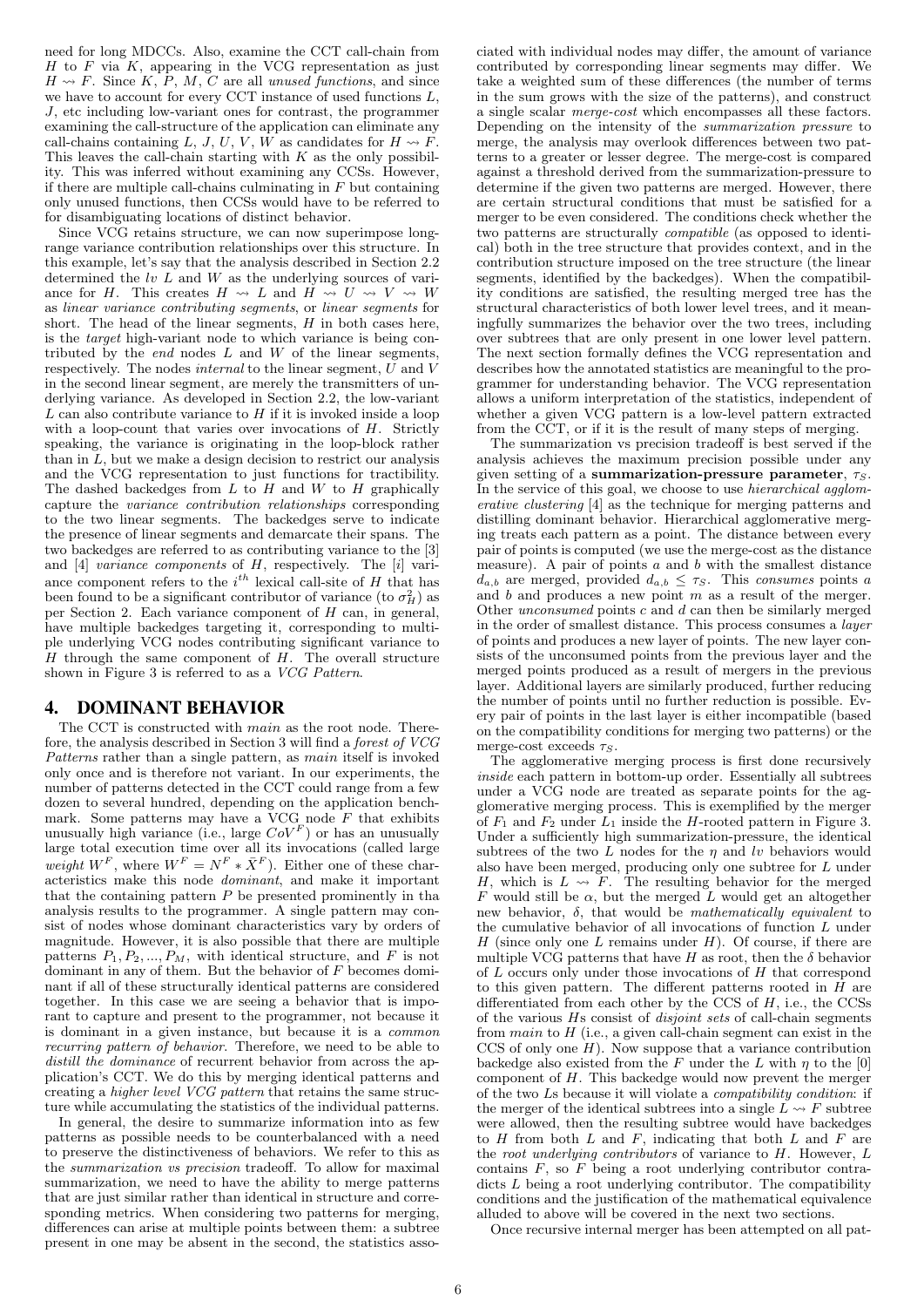terns collected from the CCT, these patterns form the initial layer on which agglomerative merging will be attempted across patterns. The patterns in the final layer produced by the agglomerative merging process are prioritized and trimmed. Prioritization sorts the patterns in the order of their dominance. The dominance of a pattern is computed as a combination of the root node's dominance and the recursive dominance of the subtrees. Prioritization is also done recursively among the subtrees in each pattern. Prioritization, both within and across patterns, provides the most important results to the programmer first. The next step of trimming can optionally be performed across patterns and recursively within each pattern. The goal of trimming is to eliminate entire patterns, or subtrees within patterns, which are substantially less important than the more important ones. We use the Variance Impact Metric introduced by Kumar, et al. [11]  $(VIM \triangleq \sigma N$  per node, summed over pattern) to drive both prioritization and trimming. A trimthreshold parameter  $0.0 \le \beta \le 1.0$  eliminates patterns (and, subpatterns at any level within a pattern) whose  $VIM$  is less than  $\beta$  times the VIM of the highest-VIM pattern (i.e., most dominant) at that level.

Prioritization and trimming help achieve generality with the analysis results. If only the most re-inforced and weighty behavior is presented to the programmer, then chances are good that this behavior derived over a profiling data-set will also be the most dominant behavior that occurs over any future runs of the application on regression data-sets. Strictly speaking the exact same metric values are unlikely to appear, however, we can expect that essentially the same pattern structures, in essentially the same order of relative dominance will be found in the regression runs. On the other hand, disabling or minimizing trimming will allow data-set specific behavior to become apparent. When comparing two sets of untrimmed results for data-sets with different characteristics, we can expect that there will be significant structural and ordering differences in the less dominant parts of the results. These expectations are borne out by our experimental validation on real world applications.

# 5. VCG PATTERN

Here we describe the properties of a VCG pattern. These properties and interpretations apply equally well to both the unmerged patterns extracted from the CCT, as well as patterns resulting from extensive internal and cross-pattern merging.

#### *Tree Structure and Contribution Structure.*

A VCG pattern consists of a tree structure with back-edges. The nodes represent functions invoked in the dynamic call structure of the application. A forward-edge establishes *context*, indicating that a child node represents a function-call invoked during the execution of the function-call represented by the parent node. The child function-call may have been invoked indirectly by the parent via a long chain of intermediate calls. A backedge establishes variance contribution, indicating that the source node is the underlying cause of the execution-time variance observed in the target node. The target node will be an ancestor of the source node in the tree structure. The backedges collectively annotate a variance contribution structure on the tree structure.

## *Linear Segment.*

Each backedge delimits a linear segment, which is a sequence of VCG nodes. The first node in the linear segment is the originator, i.e., the target node for the backedge that is the head node for the linear segment in the tree structure. The last node is the underlier which contributes variance to the originator. There can be zero or more *internal nodes* between the first and last node in the sequence. We shall henceforth overload the term linear segment to refer to a data structure consisting of a sequence of pointers to VCG nodes.

Those functions that do not exhibit variant behavior in any context of invocation in the Call Context Tree representation are altogether excluded from appearing as VCG nodes. On the other hand, both the low-variant and high-variant contexts of execution of functions that are high-variant in atleast some CCT contexts must be retained in the structure of a VCG pattern.

A node  $F$  within a pattern  $P$  has the following attributes:

three types: Task, Contributor or Contrast. A Task is a node at which high-variant behavior is principally observed, rather than just being a transmitter of variance to a higher-level Task. A Task  $F$  may or may not have a backedge to another Task  $J$  which is  $F$ 's ancestor in  $P$ . A Contributor is a low-variant node that is nonetheless the underlying source of variance to an ancestor Task  $J$  via a backedge. A Contrast node  $F$  is either low-variant (but there exists a high-variant VCG Node G elsewhere, such that  $F-frame = G-frame$ , or, F is transmitter of variance from some lower level Task or Contributor in  $P$  to a Task ancestor of F.

3. Statistical Metrics:  $N^F$ ,  $\bar{X}^F$ ,  $\sigma_{X^F}^2$ ,  $W^F = N^F * \bar{X}^F$ . Here  $W<sup>F</sup>$  is weight, i.e. total execution time spent in node across all its  $N^F$  invocations.

4. Containing Linear Segment: F.cls. If this node is contained in a linear segment, but is not the originating node, then points to the corresponding linear segment data structure. Otherwise, undefined  $(\perp)$ .

5. Originating Linear Segments: F.list ols. A list of the linear segments that originate at this node, potentially empty. Each list element points to a unique linear segment data structure. That is, if the  $i^{th}$  linear segment originating at F is  $[F, A, B, C, U]$ , then  $F-list\_ols[i] = A.class = B.class = C.class$  $Ucls = same[F, A, B, C, U]$ . Note that F.cls will refer to a separate linear segment (if any) that started at some ancestor of  $F<sub>r</sub>$ 

6. **Parent:** F.parent. The parent of  $F$  in the tree structure P. Undefined  $(\perp)$  if F is the root of P.

7. Children VCG nodes: F.children[0..m]. Pointers to the VCG nodes that are the immediate children of  $F$  in the tree structure of P. These children do not directly correspond to the lexical call-sites in the body of function  $F$ .  $frame$ . Instead, they could refer to the lexical call-sites out of order, could skip some lexical call-sites, or any single index could refer to multiple lexical call-sites at once (due to mergers).

8. Call Context Set: F.ccs. A set of call-chain segments giving the one or more paths in the CCT that locate the one or more CCT nodes corresponding to  $F$  from the one or more CCT nodes corresponding to F.parent. If F.parent =  $\bot$  (i.e. at root of  $P$ ), then gives the paths from  $main$ . A call-chain segment consists of a sequence of tuples of the form  $(fname, [i])$ , where frame is a function-name and [i] refers to the  $i<sup>th</sup>$  lexical call-site in the body of fname. The first tuple of the sequence always has an empty *frame*. This is illustrated in Figure 3.

9. Originating Linear Segment Statistics: F.ols\_stats a list of statistics associated with backedges incident on F. The entries correspond to the linear segments in  $F_list\_ols$ .

# 6. MERGING PATTERNS

A pattern  $P_i$  refers to the *root node* of the pattern, from which the rest of the pattern can be traversed. Two patterns  $P_1$  and  $P_2$ are merged using a three pass algorithm. The first pass, recursive Function MergePatternTrees, produces a merge-candidate VCG tree structure  $P_M$ , assuming no incompatibility is found between the tree structures of  $P_1$  and  $P_2$ . Each node in  $P_M$  has a pointer to the corresponding node in  $P_1$  and/or  $P_2$ . The corresponding node may possibly be absent in atmost one of  $P_1$  or  $P_2$ . Therefore, the tree structure produced in  $P_M$  is an overlap of the tree structures of  $P_1$  and  $P_2$ .

The first stage of the function, lines  $2 - 4$ , checks if  $P_1$  and  $P_2$  match on the name and types of their root nodes. The second stage, lines 5 - 21, performs a call-context compatibility check over the call-contexts from the  $P_1$  and  $P_2$  to their children. Note that this is the mechanism that determines which child of  $P_1$  corresponds to which child of  $P_2$  (if any). The ordering  $P_1$ .children[0..m<sub>1</sub>] and ordering  $P_2$ .children[0..m<sub>2</sub>] do not establish a correspondence between the children of  $P_1$  and  $P_2$ . The idea is that if a newly created child node merge\_child of  $P_M$  has a call-context cc assigned to (i.e.,  $cc \in merge\_child.cs$ ), and  $cc$  is in the call-context of some child, *child*, of  $P_1$ , then this must imply that i) child under  $P_1$  becomes the corresponding node for *merge\_child* under  $P_M$  (and similarly for  $P_2$ ), and ii) every other call-context  $cc_1 \in child.ccs$  must necessarily also be mapped to *merge\_child*. The second requirement may fail to be satisfied if some  $cc_1 \in child.ccs$  has already been assigned to a different merge-child under  $P_M$ . The call-context compatibility check verifies the satisfaction of the second requirement, and

<sup>1.</sup> Function name: F.fname

<sup>2.</sup> Node type: F.node\_type. Each VCG node can be one of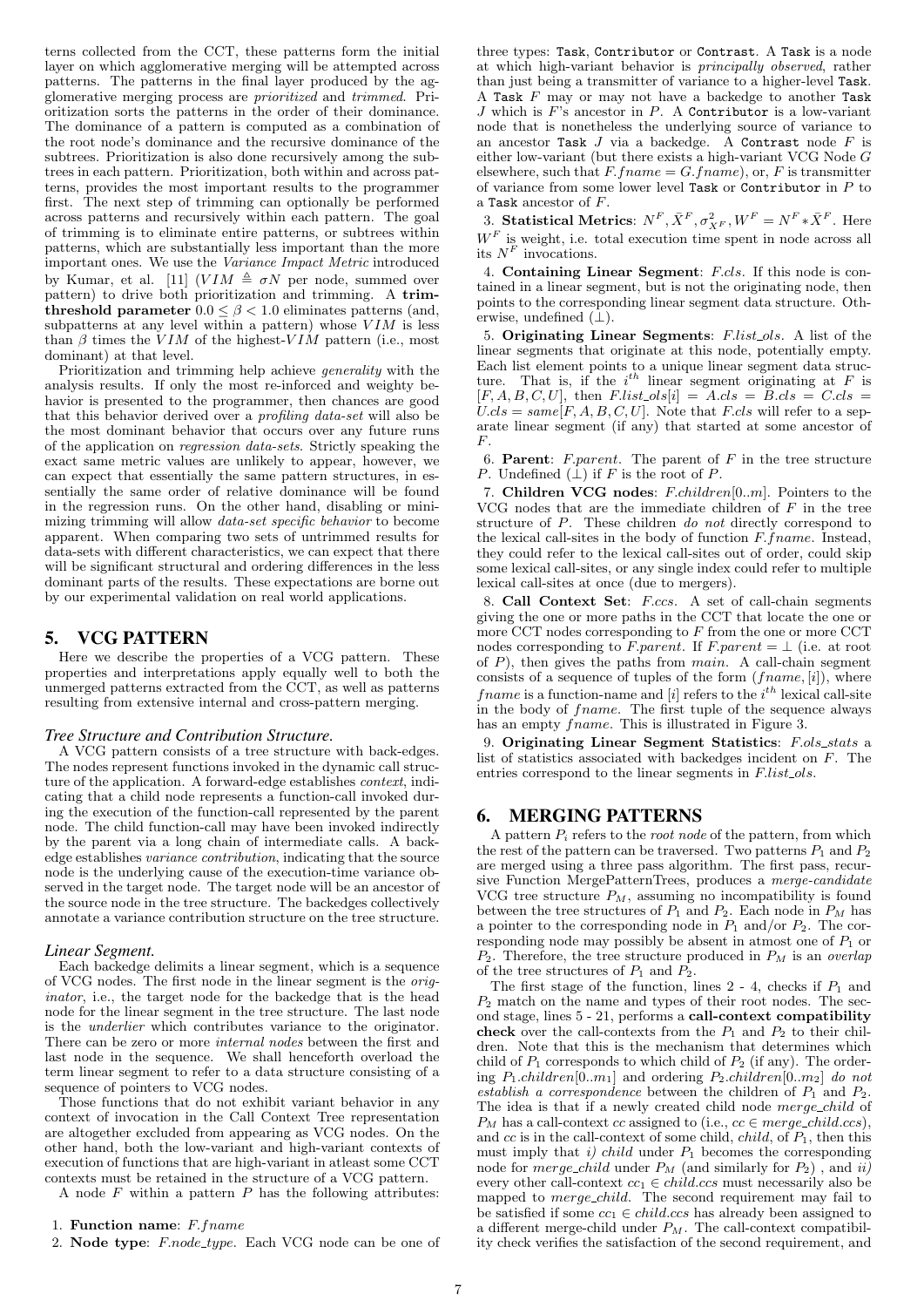causes the merge process to fail if it is violated. The intent here is that the call-contexts of child must not get split over multiple children of  $P_M$ . Therefore, *child.ccs*  $\subseteq$  *merge\_child.ccs*, as merge\_child.ccs is being created to accomodate the call-chains of corresponding nodes *child*<sub>1</sub> and *child*<sub>2</sub> from  $P_1$  and  $P_2$ , and  $child_1.ccs$  may not be identical to  $child_2.ccs$  due to internal merging of subtrees within a pattern. The last stage, lines 22 - 36, recursively invokes Function MergePatternTrees on pairs of children drawn over  $P_1$  and  $P_2$  that have been found to be in corresponce (based on call-contexts). This creates mcount merged children subtrees under  $P_M$ .

|  | <b>Function</b> MergePatternTrees $(P_1, P_2)$ |  |  |
|--|------------------------------------------------|--|--|
|--|------------------------------------------------|--|--|

input : VCG Patterns  $P_1$  and  $P_2$  to merge, atmost one of which can be  $\bot$ output : Merged VCG Pattern  $P_M$  if tree structure merge successful, else ⊥ 1 begin<br>2 | if  $P_1$ 2 if  $P_1 \neq \perp \wedge P_2 \neq \perp$  then<br>3 if  $P_1$  frame  $\neq P_2$  fn  $\text{if } P_1 \text{.frame} \neq P_2 \text{.frame} \lor P_1 \text{.node\_type} \neq P_2 \text{.node\_type}$ then 4 | | <u>|</u> return ⊥ 5 all  $PL_{1\_ccs}$  ← Union of all  $P_1$ .children[i].ccs if  $P_1 \neq \bot$ , else  $\phi$ 6 all  $P_2$  ccs ← Union of all  $P_2$  children[i] ccs if  $P_2 \neq \bot$ , else  $\phi$ <br>
7 all ccs ← all  $P_1$  ccs ∪ all  $P_2$  ccs 8 | Initialize  $Assigned [cc] \leftarrow \bot, \ \forall cc \in all\_ccs$ 9  $\vert$  mcount  $\leftarrow 0$ <br>10 for each  $cc \in$ 10 foreach  $cc \in all\_ccs$  do<br>
11 if  $Assigned[cc] = \perp$ 11 if  $Assigned[cc] = \perp$  then<br>12 if  $Assigned[cc] \leftarrow mcou$ 12  $\begin{array}{|c|c|c|}\n\hline\n & \text{A} \text{ssigned}[\text{cc}] \leftarrow \text{mcount} \\
 & \text{mcount}++\n\end{array}$ mcount + +<br>if  $P_1 \neq \perp \wedge$ 14 if  $P_1 \neq \bot \land \exists i \ s.t. \ cc \in P_1 \text{.children}[i] \text{.} \text{ccs} \text{.}$  then<br>
15 if  $\exists cc_1 \in P_1 \text{.children}[i] \text{.} \text{ccs} \text{.} t.$  Assigned[cc<sub>1</sub>]  $\neq$  $\perp \wedge Assigned[cc_1] \ne \overline{Assigned}[cc]$  then 16 | | | | | | return ⊥ 17 | | |  $Assigned [cc_1] \leftarrow Associated [cc], \forall cc_1 \in$  $P_1$ .children[i].ccs 18 if  $P_2 \neq \bot \land \exists i \ s.t. \ cc \in P_2 \text{.children}[i] \text{.} ccs \ then$ <br>
19 if  $\exists cc_2 \in P_2 \text{.children}[i] \text{.} ccs \ s.t. \text{.} Assigned[cc_2] \neq \bot \text{.}$  $\perp \wedge Assigned[cc] \ne \overline{Associated}[cc]$  then  $20$  | | | |  $\uparrow$  return  $\perp$ 21 Assigned[cc<sub>2</sub>] ← Assigned[cc],  $\forall cc_2 \in$  $\mathcal{P}_2.\mathit{children}[i].ccs$ 22  $\boxed{P_M \leftarrow \text{Create VCG Node with shared/only } \text{frame and node\_type}$ attributes 23  $P_M.CorrNodes \leftarrow [P_1, P_2]$ 24 for  $0 \leq m < m$ count do 25  $\boxed{\qquad}$  combined\_child\_ccs  $\leftarrow \{cc: Assigned[cc] = m\}$ 26 child  $P_1 \leftarrow \perp$ 27 if  $P_1 \neq \perp \wedge \exists i \; s.t. \; Assigned[cc] = m \; where \; cc \in$  $\begin{array}{|c|c|c|c|}\n \hline\n & P_1 {\mathit{.} child}{} \end{array} \begin{array}{|c|c|c|c|}\n \hline\n \multicolumn{1}{|c|}{chil} {\mathit{d}}{} \multicolumn{1}{|c|}{chil} \multicolumn{1}{|c|}{Chil} \multicolumn{1}{|c|}{Chil} \multicolumn{1}{|c|}{Chil} \multicolumn{1}{|c|}{Chil} \multicolumn{1}{|c|}{Chil} \multicolumn{1}{|c|}{Chil} \multicolumn{1}{|c|}{Chil} \multicolumn{1}{|c|}{Chil} \multicolumn{1}{|c|}{Chil}$ 29 child  $P_2 \leftarrow \perp$ <br>30 if  $P_2 \neq \perp \wedge \exists$  $\text{if } P_2 \neq \bot \land \exists i \text{ s.t. } \text{Assigned}[cc] = m \text{ where } cc \in \mathcal{C}$ P2.children[i].ccs then 31  $\left| \begin{array}{c} \end{array} \right|$  child  $P_2 \leftarrow P_2$ .children[i] 32 merge\_child ← MergePatternTrees(child\_P<sub>1</sub>, child\_P<sub>2</sub>)<br>33 **if** merge\_child =  $\perp$  then return  $\perp$  $34$  merge\_child.ccs ← combined\_child\_ccs 35 merge\_child.parent  $\leftarrow P_M$ 36  $P_M$ .children $[m] \leftarrow merge\_child$  $37$  return  $P_M$ 

The second pass, Function MergeContributionStructure, takes the merged tree structure  $P_M$  (with its intrinsic pointers to nodes within  $P_1$  and  $P_2$ ) and returns it with the corresponding contribution structures also merged, provided no incompatibility exists between the contribution structures of  $P_1$  and  $P_2$ .

Line 3 is the originating linear segment compability check. This checks if a node *cnode\_i* in, say  $P_1$ , is originating some linear segment, LS, which does not have a corresponding linear segment originating at  $\text{cnode}_j$ , the node in  $P_2$  that corresponds to cnode i in  $P_1$  via  $P_M$ . However, if cnode<sub>j</sub> is missing the child subtree that could have carried the linear segment corresponding to  $LS$  (as tested by the existence under cnode<sub>i</sub> of a node corresponding to the second node of LS), then no conflict in interpretation is introduced by allowing the contribution structure to merge. Lines 5 - 7 are the linear segment internal compatibility check. This verifies if a node  $\text{cnode}_i$ , say in  $P_1$ , is internal to a linear segment  $LS$ , and the corresponding node cnode<sub>j</sub> in  $P_2$  is internal to a linear segment identical to LS. However, if corresponding node  $\mathit{cnode}_i$  does not exist (i.e., cnode<sub>j</sub> =  $\perp$ ), then no conflict in interpretation of the merged structure is introduced at mnode.

The third pass updates the metrics on the merged nodes

**Function** MergeContributionStructure $(P_M)$  $\text{input}$  : Merge Candidate VCG Pattern  $P_M$ , with merge nodes pointing to corresponding nodes in  $P_1$  and  $P_2$ output :  $P_M$  with contribution structure merged if compatible, else  $\bot$ 1 begin **Solution Solution Example in**  $\iota$  **pre-order traversal of**  $P_M$  **tree do**<br> **if**  $\exists$ cnode<sub>i</sub>, cnode<sub>j</sub>  $\in$  mnode. CorrNodes, cnode<sub>i</sub>  $\neq$ <br>
cnode<sub>j</sub>  $\wedge$  cnode<sub>i</sub>, cnode<sub>j</sub>  $\neq$  **L**s.t.  $\exists L S_i \in \text{code}_i$ . itst.ols<br>  $LS_i$  sequence then 4 return ⊥ 5
if  $\exists conode_i, conode_j \in monode.CorrNodes, conode_i \neq \n conde_j \land conde_j, conode_j \neq \bot s.t. conode_i.class \neq \bot \n then \n}$ if cnode<sub>j</sub>.cls = ⊥∨ Node sequences cnodei.cls and cnode<sup>j</sup> .cls are not in correspondence via  $P_M$  then  $7$  | | | | return  $\perp$ 8 foreach  $cnode_i \in mode.CorrNodes$ <br>
9 foreach  $LS_i \in encode.list\_ols$  do <sup>10</sup> merged LS ← Construct a sequence of nodes in P<sup>M</sup> that corresponds to  $LS_i$  (in  $P_1$  or  $P_2$  as case may be) 11 if merged LS  $\notin$  mnode.list\_ols then<br>  $\downarrow$  Append merged LS to mnode list Append  $merged\_LS$  to  $mnode.list\_ols$ 13 **foreach** mn in merged LS node sequence<br>except first node (i.e., mnode) **do** 14  $\vert \vert \vert \vert \vert \vert \vert$  mn.cls ← merged\_LS 15 return  $P_M$ 

as described in the next subsection. Then it computes the Kolmogorov-Smirnov difference measure  $0.0 \le D \le 1.0$ between the original metrics  $m_1$  and  $m_2$  coming from  $P_1$  and  $P_2$ , respectively. This KS measure [6] is a standard statistical technique for studying the difference between two probability distributions. We treat the  $m_1$  and  $m_2$  metrics as Gaussians for the purpose of computing D. If the node or edge corresponding to, say the  $m_2$  metric, does not exist in  $P_2$  (since we allow the merging of dissimilar patterns), an appropriately zeroed out value is used for  $m_2$  in computing D. This would make a merger of dissimilar structures automatically more expensive since a zero-distribution will have a relatively high D difference from non-trivial distributions. The algorithm then computes a weighted average of the D values over the merged tree. The  $W<sub>i</sub>$  measures (total execution time) of merged tree nodes are used to weigh the associated  $D$  in the average. Since we want a strong dissimilarity at the root node  $(D > \tau_s)$  to by itself rule the merger to be prohibitively costly, we choose to use a breadfirst-traversal to progressively add nodes (and corresponding D terms) to the weighted average. If the progressive average exceeds the summarization pressure  $\tau<sub>S</sub>$  at any point, we prohibit the merger. Otherwise, a scalar merge-cost  $d_{P_1,P_2}$  is produced. Therefore, the programmer can choose  $\tau_S$  in the range 0 to 1, where a low  $\tau_s$  only allows highly similar structures and behaviors to merge thereby providing *precision*, whereas a larger  $\tau_S$ would *force the summarization* of results into much fewer, more compressed patterns that will possibly generalize more readily to future runs of the application.

If a merge-cost  $d_{P_1,P_2}$  is produced, then  $((P_1, P_2), d_{P_1,P_2}, P_M)$ provides a pair of points for the agglomerative clustering algorithm to consider. Agglomerative clustering will use  $d_{P_1,P_2}$  as the corresponding distance measure, and will use  $P_M$  as the result of combining  $P_1$  and  $P_2$ .

## 6.1 Merging Statistics

Consider corresponding nodes  $F_1$  and  $F_2$  from  $P_1$  and  $P_2$  respectively, that get merged into  $F_M$  under  $P_M$ . The root nodes  $P_1$  and  $P_2$  (since a pattern is just a root to the pattern tree) have had their call-contexts from main combined under  $P_M$ , i.e.,  $P_M.ccs = P_1.ccs \cup P_2.ccs$ .

Under  $P_i$  there is a path of VCG nodes to  $F_i$ , with call-context sets at each level on this path. Now,  $F_1$ . frame =  $F_2$ . frame =  $F_M$ . frame since the merger was successful. Let us refer to that common function name as fname for brevity here. Therefore, every full call-chain (all the way from main) that results in invocations of frame that got counted in  $N^{F_1}$ , can be enumerated as some concatenation of the call-chain-segments taken from the call-context-sets along the VCG path to  $\bar{F}_1$ . Note that the converse is not necessarily true: every full call-chain that can possibly be constructed by taking segments from the call-context-sets in a VCG path may not have actually occured during the profil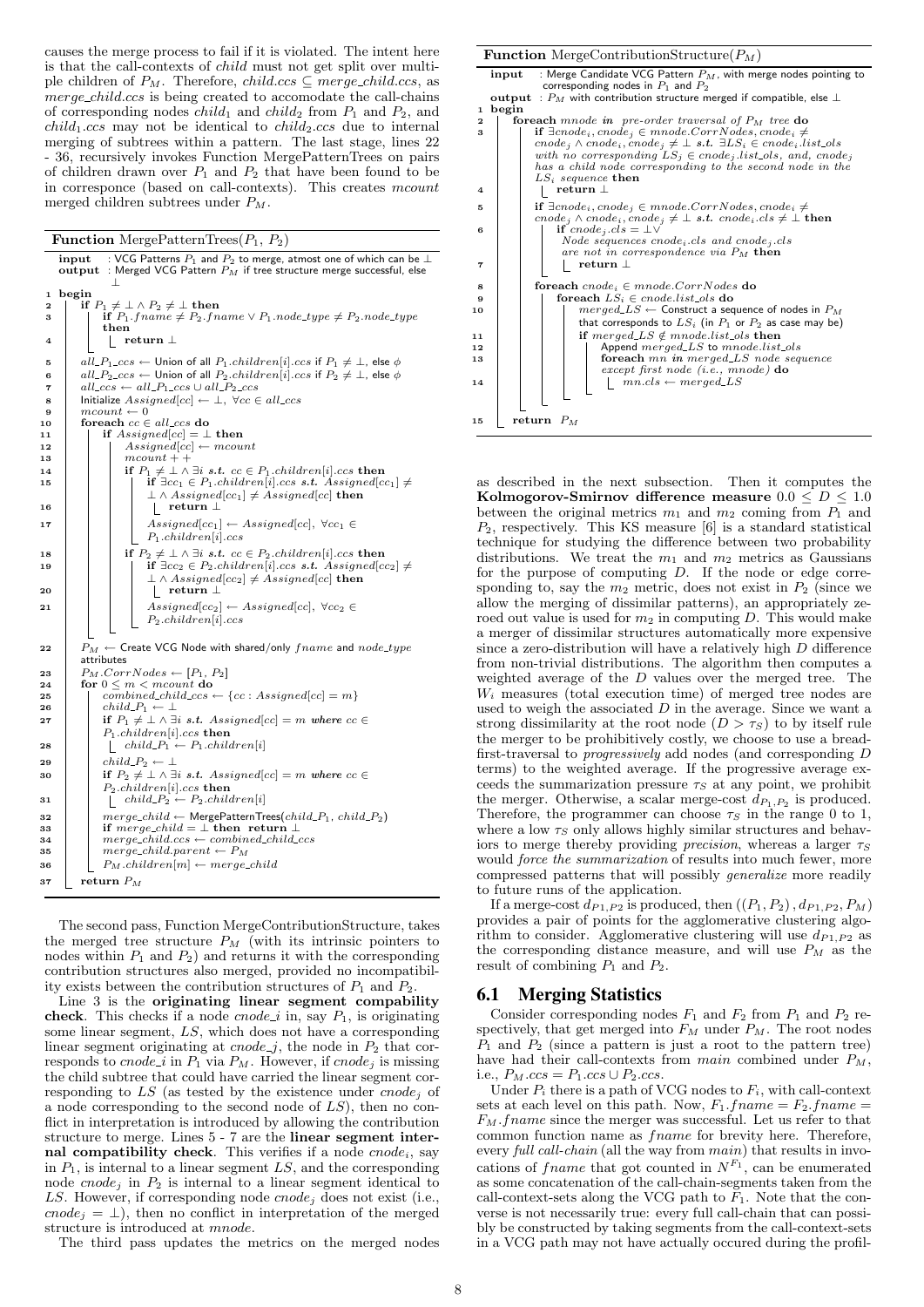ing execution of the application. But we don't need the converse property to hold.

Now, once the patterns  $P_1$  and  $P_2$  are merged, we would like the same property to hold for  $F_M$  under  $P_M$ . Clearly, this enumerable path property still holds as the call-context-set at each merged node is a superset of the corresponding nodes in  $P_1$  and  $P_2$ . Therefore, in terms of annotated statistics, we need to still combine the  $N^{F_1}$  invocations of frame for  $F_1$ and the  $N^{F_2}$  invocations for  $F_2$  into  $N^{F^M}$  invocations for  $F_M$ . The programmer should be able to interpret the statistics uniformly for  $P_1$ ,  $P_2$  and  $P_M$  without needing to know if some of these patterns are the result of merging one or more layers of lower level patterns. This can indeed be done as follows:  $N^{F_M} \leftarrow N^{F_1} + N^{F_2}, \ \bar{X}^{F_M} \leftarrow \frac{\bar{X}^{F_1} * N^{F_1} + \bar{X}^{F_2} * N^{F_2}}{N^{F_M}}, \ \sigma_{\bar{X}^{F_M}}^2 \leftarrow \frac{N^{F_1} * (\sigma_{\bar{X}^{F_1}}^2 + (\bar{X}^{F_1} - \bar{X}^{F_M})^2) + N^{F_2} * (\sigma_{\bar{X}^{F_2}}^2 + (\bar{X}^{F_2} - \bar{X}^{F_M})^2)}{N^{F_2} + (\bar{X}^{F_2} - \bar{X}^{F_M})^$  $\frac{N^F M}{N^F M}$ . These can

be verified as being *mathematical equivalences*. That is, even though we no longer have the  $N^{F_1}$  separate observations of r.v.  $X^{F_1}$  and the  $N^{F_2}$  observations of r.v.  $X^{F_2}$  available, we can still exactly compute the resulting metrics as if we had re-computed the mean, variance directly from the combined observations. The secondary metrics,  $Co\check{V}^{F_M}$  and  $W^{F_M}$ , can ofcourse always be recomputed from the primary metrics of mean, variance and count.

For a Task node  $H$  with incoming backedge  $b_i$  corresponding to the  $i^{th}$  linear segment originating at H, i.e., H.list<sub>ill</sub>, the variance contribution statistics are recorded as a tuple in  $H.ols\_stats[i] = T_i$ . Let  $b_i$  represent the contribution of a lower level node W. Then,  $T_i = (\bar{Y}^{H|W}, \sigma_{Y^H|W}^2, N^H)$  is a tuple which can be updated during mergers just like the node statistics above. The *contribution fraction* along  $b_i$  is a secondary metric  $cf_i \leftarrow \mathbf{C}_{W,W}^{H|W}/\sigma_H^2$  (notation: see Section 2.3). The numerator term is updated on merger like the variance terms above.

## 7. DOMINANT VARIANCE ANALYSIS

Dominant Variance Analysis consists of the following steps:

Step 1 Profiling and CCT Construction: Ammons, et al. [2] proposed the Call-Context-Tree representation as a compact representation (compared to a Dynamic Call Graph) for profiling context-sensitive behavior. They proposed lowoverhead compiler-instrumentation techniques and the use of hardware counters to minimize perturbations in measurements. Zhuang, et al. [20] construct approximate CCTs to further lower profiling overhead while retaining most of the analysis coverage of a full CCT. Their work is also an example of instrumenting the Java runtime instead of the application code. Our analysis framework works with any profiling and CCT construction methodology. The additional annotations needed by our analysis (mean, variance, etc) are straightforward to incorporate in any CCT construction scheme. For this paper, we chose to profile-instrument C applications using the LLVM compiler infrastructure [13]. Once the CCT is constructed, high-variant nodes are identified based on the CoV test in Section 2.1.

 $Step 2$  Identifying long-range underlying sources of variance on CCT: Section 2.2 describes how additional profiling passes over the profile sequence allow the identification of low-level functions that significantly contribute to variance of functions several levels up in the CCT.

 $Step 3$  Initial Extraction of VCG patterns: Once the annotated CCT has been constructed and long-range relationships identified, certain CCT nodes get labelled as Task, Contributor and Contrast based on the criteria in Section 5 for Node Type. For example, nodes  $H$ ,  $L_1$ ,  $F_1$ ,  $F_2$ ,  $F_3$ ,  $J$ ,  $F_4$ ,  $U$ , V and W from the CCT in Figure 1 get labelled Task; node  $L_2$ gets labelled Contributor, and node  $F_5$  gets labelled Contrast. As illustrated, Task nodes exhibit high-variance behavior, possibly contributing significant variance to a higher-level Task (W to  $H$ ). A Contributor is not high-variant but it contributes significant variance (say due to enclosing loops) to a higher-level Task  $(L_2$  to H). Contrast nodes do not exhibit or contribute variance, but are important to contrast against since other nodeinstances of the same function are Tasks or Contributors. VCG trees consisting only of these labelled nodes are extracted topdown from the CCT. The unused CCT nodes (such as A, B and D in Figure 1) may become part of the Call Context Sets of relevant VCG nodes. Therefore, a single VCG edge may traverse several levels of unused nodes in the CCT (Figure 3). These *ini*tially extracted VCG trees form the base-layer of VCG patterns on which further merging will be attempted subsequently.

*Step 4* Merging within and across VCG patterns: The algorithms in Section 6 attempt merging internally within each base-layer VCG pattern, then perform merging across the subsquently produced patterns (Section 4).

Step 5 Prioritization and Trimming: Using the  $VIM$ metric, the final merged layer of VCG patterns are sorted in priority-order both internally (i.e., recursively within a pattern) and across patterns, so that the most dominant results are presented first to the programmer. The  $\beta$  parameter sets the trimming threshold to eliminate non-dominant results (Section 4).

## 8. EXPERIMENTAL EVALUATION

The emerging importance of interactive media applications on consumer desktops, embedded systems and surveillance was a key motivation towards our developing the Dominant Variance Analysis. These applications are complex compositions of multiple modules (possibly from several developers). The function-level control flow corresponds closely to the distribution of application functionality exercised by a given data-set. The corresponding spread of execution-time and its variability not only helps reveal the general design of the application and the data-set specificity of functionality, but is also crucial for characterizing the real-time responsiveness likely to be percetable to an interactive user (i.e., QoS). Therefore, we chose video benchmarks from MediaBench II [7] for validating our technique.

We use the following benchmarks, two video encoders and two decoders: mpeg2enc, mpeg2dec, h263enc and h263dec. Each of these benchmarks consists of between 90–120 functions. We ran all profile generation experiments and the Dominant Variance Analysis on an Intel Q6600 system (quad-core) clocked at 2.40GHz with 2GB of RAM. The input data-sets used for profiling were reference videos (for decoders) and corresponding decoded raw-image sequences (for encoders). The function-timing information in the profile was collected by running the applications within the Simics architectural-simulator on an x86-based system image. We used cycle-counts of the simulated CPU to time-stamp function entry and exit events.

dolbyrain, hockey1\_cif and baikonur\_r7\_overflight are standard videos used to characterize video codecs. qos is a trailer of the Quantum of Solace action movie transcoded to two resolutions (320x240 and 640x480), since pixel-count dramatically affects execution-times [7]. We used between 100–300 frames of the video sequences for profile generation.

All the steps (Section 7) of the Dominant Variance Analysis were implemented in python. Step 1 took between 1400–5800 seconds (over different benchmarks and data-sets). Step 2 took between 6000–16500 seconds. Steps 3–5 cumulatively consumed less than 1 second since they operated only on the constructed CCT and not on the profile sequence. We expect Steps 1 and 2 to be substantially faster if implemented in  $C/C++$ .

Table 1 shows the sizes of the representations at various stages of the analysis, with different settings of the summarizationpressure parameter  $\tau_s$  (over its full range: 0.0–1.0) and with trimming enabled and disabled.  $\beta = 0.1$  performs a relatively non-aggressive trimming (Section 4), only eliminating patterns/subpatterns at a level that are at least an order to magnitude  $(10\times)$ less dominant than the most dominant pattern/sub-pattern at that level. The constructed CCT is a tree rooted at main with approx. 300–900 nodes (across different benchmarks and datasets). The initial layer of VCG patterns extracted from the CCT range from 75 nodes in 3 patterns to 407 nodes in 184 patterns. Now consider the final merged VCG patterns produced. With *trimming disabled* (columns under  $\beta = 0$ ), only summarization pressure can force a reduction in number of VCG nodes and patterns. The achievable reduction is limited by the various compatibility conditions (Section 6) which must be satisfied for merger to be possible, regardless of summarization pressure.  $\tau_S = 0.01$  represents very low summarization pressure (recall, overall merge-cost of two patterns is the average of all the D difference measures between corresponding nodes/backedges, and that  $0.0 \leq D \leq 1.0$ . Since  $\tau_s = 0.01$  shows substantial reduction in number of nodes and patterns for all benchmarks, this suggests that the initial extracted layer of VCG patterns had a large number of patterns that matched closely in structure and in corresponding annotated statistics (hence, behavior). This re-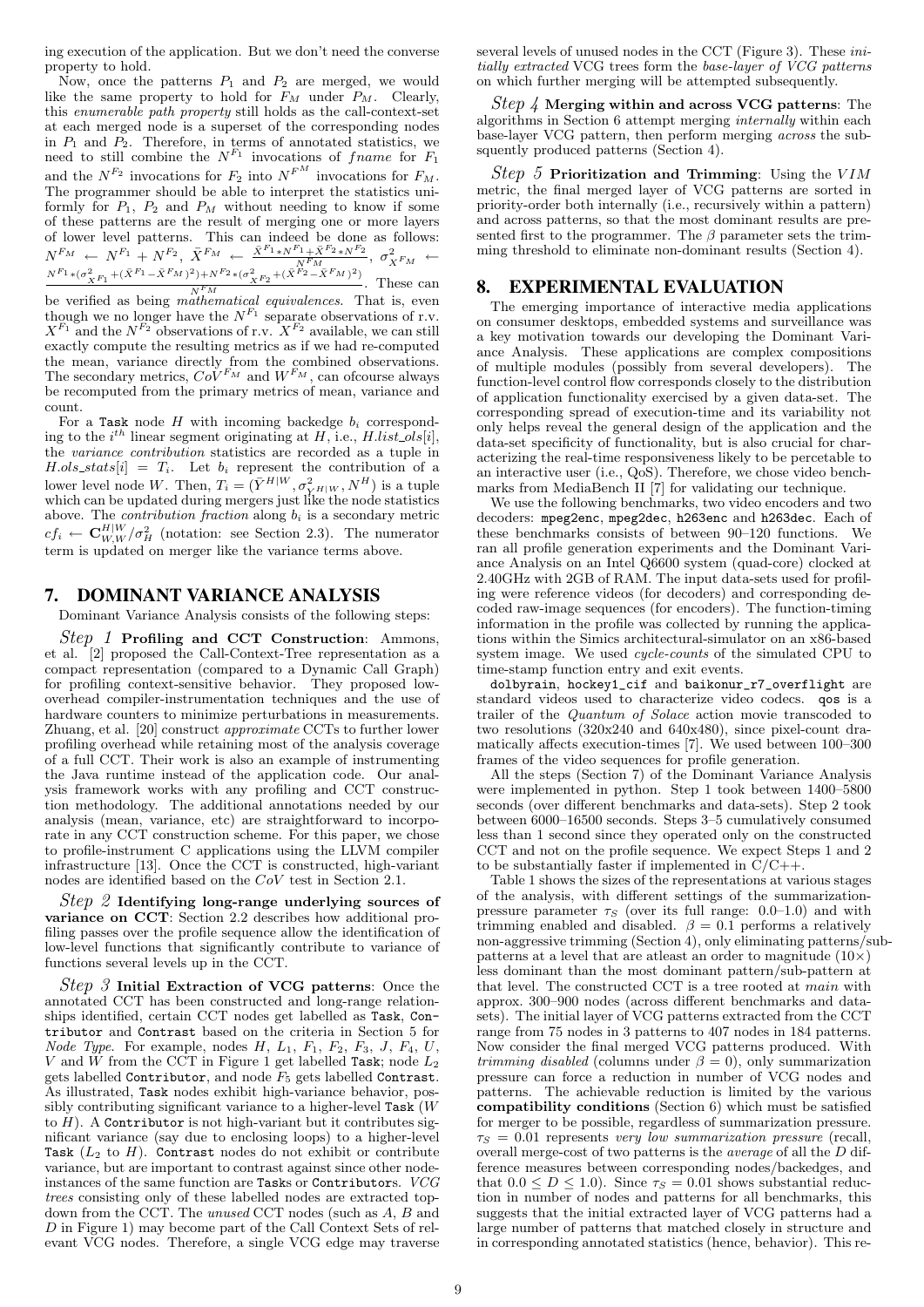|            |               |      | Initially         | No trimming $(\beta = 0)$ |           |                   |                   |            | <b>With trimming</b> (using $\beta = 0.1$ ) |      |     |                 |      |      |              |
|------------|---------------|------|-------------------|---------------------------|-----------|-------------------|-------------------|------------|---------------------------------------------|------|-----|-----------------|------|------|--------------|
|            |               | CCT  | Extracted         |                           |           |                   | $\tau_S$          |            |                                             |      |     | $\tau_S$        |      |      |              |
| Benchmark  | Data-set      | size | $(unmerged)$ 0.01 |                           | 0.2       | 0.4               | 0.6               | 0.8        | 1.0                                         | 0.01 | 0.2 | (0.4)           | 0.6  | 0.8  | 1.0          |
| mpeg2enc   | qos320x240    | 707  | 78/6              | 42/5                      | 31/5      | 25/5              | 25/5              | 25/5       | 25/5                                        | 32/  | 23/ |                 |      |      | 17/1         |
|            | qos640x480    | 695  | 74/3              | 39/3                      | 28/3      | 21/3              | 21/3              | 21/3       | /3<br>21                                    | -317 |     |                 |      |      |              |
|            | dolbyrain     | 718  | 75/3              | 30/3                      | 29/3      | $23\overline{73}$ | $23\overline{7}3$ | 23/3       | 23/3                                        | 23/  |     |                 |      |      | 17/1         |
| mpeg2dec   | qos320x240    | 890  | 400/186           | 42/1                      | 35/8      | 35/8              | 35/8              | 35/8       | 35/8                                        | 15/  |     | $16/5$ 16/5     | 16/5 | 16/5 | 16/5         |
|            | $q$ os640x480 | 920  | 407<br>7/184      | 55/12                     | 49,<br>10 | 49/10             | 49/               | 497<br>10  | 497<br>`10                                  | 167  | Ð   |                 |      |      | 17/5         |
|            | dolbyrain     | 898  | 394/181           | 42/                       | 41/6      | 41/6              | 41/6              | 41/6       | ./6<br>41                                   | 147  | 15/ | 15 <sup>7</sup> | 15.  | 15/  | 15/3         |
| $h263$ enc | hockey1_cif   | 747  | 207/71            | 50/7                      | 44/5      | 44/5              | 44/5              | 44/5       | 44/5                                        | 6/3  |     | 2 <sub>l</sub>  |      | 2/   | 2/1          |
|            | baikonur_r7   | 745  | 45/12             | 27/9                      | 18/6      | 18/6              | 18/6              | 18/6       | 18/6                                        | 8/4  |     |                 |      |      | 2/1          |
| $h263$ dec | $hockev1_c$   | 294  | 125/52            | 40/9                      | 35/9      | 35/9              | 35/9              | 35/9       | 35/9                                        | 8/2  | 8/2 | 8/2             | 8/2  | 8/2  | $\sqrt{8/2}$ |
|            | baikonur_r7   | 296  | 134/55            |                           |           | 35/12             | 35/               | 35/<br>'12 | 35/<br>′12                                  |      |     | 15              | 15   | 15/3 | 15/3         |

Table 1: #-of-nodes/#-of-patterns: initially extracted, versus, after merging on  $\tau_s$  without/with trimming

sult demonstrates that the CCT representation had *significant* recurrent patterns of behavior that were merged by our analysis to distill the dominance of the associated recurrent behavior. Under larger  $\tau_S$  relatively limited additional merger occurs, producing *stable* VCG results in most cases with  $\tau_s \geq 0.2$ , and in all cases with  $\tau_S \geq 0.4$ .

The trends discussed with trimming disabled also hold true when trimming is enabled (table columns under  $\beta = 0.1$ ). In addition to the results *stabilizing* with  $\tau_s \geq 0.2$  for most cases, and  $\tau \geq 0.4$  for all cases, we observe a *convergence* of the results across different data-sets: the number of VCG nodes and patterns becomes almost identical under any fixed setting of  $\tau_S > 0.2$  (discrepancy for h263dec is explained later). Therefore, we see stability moving across the rows and convergence moving along columns for a given benchmark. The final VCG patterns are output to a text file. We use a Mathematica script to parse the textual results and visualize them. We find that under stability the resulting VCG graphs are identical in structure and statistics. This is expected since all results in a row of the table are constructed from the same profile sequence, just summarized or trimmed to different extents. On the other hand, under convergence the structure of the VCG graphs is virtually identical, differing perhaps with the addition/deletion of one or two nodes and edges. The annotated statistics differ substantially over different data-sets, but they still produce similar contribution fractions on corresponding backedges. This is a more surprising result since the data-sets used (and hence the profiles produced) were quite different for results in the same column. The combined effect of stability and convergence is that under low trimming, all results for a benchmark with  $\tau \geq 0.4$  are essentially identical in structure and contribution-backedge-structure, thereby revealing an application's inherent variant-behavior structure.

## 8.1 Usage Model

The programmer needs to run Steps 1–2 only once for a dataset of their application to generate and save a CCT. Steps 3-5 (taking  $\lt 1$  sec) can then be repeatedly invoked exploring  $\tau_S$ and  $\beta$  parameters. Initially,  $\tau_s = 0.4$  with trimming enabled should produce a concise VCG representation, enablng the programmer to understand which handful of functions (out of possibly hundreds making up the application code) are relevant for understanding variant behavior. Next, a small  $\tau_s < 0.1$  would more precisely distinguish between structure and behavior and expose the calling-context-sensitivity of these differences. Next, reducing/disabling trimming would allow the data-set specific differences in behavior to become apparent between VCGs from two different data-sets. We illustrate this process using VCGs generated for our benchmarks.

Figure 4 shows the VCG for mpeg2enc, consisting of 17 nodes in a single pattern. Boxes with solid outlines present Task nodes, ovals present Contrast nodes. To ease reference, a unique id is attached to the function-name of a node. For example, the root node is *motion\_estimation* with id (0). Further, the VCG reveals what is well-known in literature [7, 10] for mpeg2enc: motion-estimation is by far the most significant cause of perframe variability in execution-time, and this variability occurs due to searching for matching image-blocks in adjacent videoframes (fullsearch nodes). The dist1 function computes a distance measure between offset image-blocks, performing halfpixel interpolation if needed, and accounts for most of the variance of the parent fullsearch (seen as contribution backedges). Examining mpeg2enc's source code reveals that  $frame\_ME$  has multiple call-sites for frame estimate, and usually conditionally invokes any one call-site per invocation of frame ME. This explains  $frame\_estimate$  (2) contributing 129% (i.e, > 100%) of the variance in  $frame\_ME$  (1), since the different call-sites of  $frame\_estimate$  also contribute large negative crosscorrelation terms (Eq 2). The  $\mu$ ,  $\gamma$ , N and V terms give the node's mean,  $CoV$ , invocation-count and  $VIM$  metric, respectively. The *frame\_estimate* function contains multiple call-sites to fullsearch. For lower  $\tau_S$  fewer of these call-sites get merged, leading to the larger number of nodes seen in Table 1. Multiple less dominant pattern-trees (dct\_type\_estimation, predict for macro-block form prediction) get eliminated by enabling trimming. Subtrees  $frame\_estimate$  (2) and (6) do not get merged despite matching structure and high  $\tau_s$  because (2) has a contribution-edge to parent but (6) does not (i.e., incompatibility in contribution-structure). Note,  $dist1(5)$  and (9) have  $\gamma \geq \text{CoV}_{Thresh} = 0.4$  despite being Contrast nodes, due to merger of multiple low-variance nodes under high-pressure.

A programmer can characterize the primary soft real-time QoS of mpeg2enc by looking at the per-frame encoding times of motion estimation (0). For the qos320x240 data-set, we get  $\mu = 493.9 \times 10^6$  cycles and  $\gamma = 0.518$ . Assuming a 1GHz CPU clock, this implies a mean encoding time of 0.493 seconds/frame with  $\langle 4\%$  probability (Section 2.1) that a frame-time will exceed  $(1 + \frac{\gamma}{0.2}) \times \mu = 1.77$  seconds (or, a  $\langle 25\%$  probability that a frame-time will exceed  $(1 + \frac{\gamma}{0.5}) \times \mu = 1.003$  seconds). If the de-

sired mean encoding frame-rate is, say  $1 second/frame$ , then the programmer may want to increase mpeg2enc's search-windowsize parameters [7] in order to allow wider searches for matching blocks (producing higher quality video or more compression), at the cost of greater likelihood of missing frame deadlines. We re-profiled the qos320x240 data-set, this time doubling all the search-window-size parameters. This produced:  $\mu' = 722.1 \times 10^6$ cycles and  $\gamma' = 0.584$ . This translates to a mean encoding time of .722 seconds with  $< 4\%$  chance of a frame-time exceeding 2.83 seconds (or,  $a < 25\%$  probability that a frame-time will exceed 1.565 seconds).

Figure 5 shows mpeg2dec with 15 nodes in 4 patterns, 3 of the patterns being trivial but sufficiently dominant avoid being trimmed compared to *decode\_macroblock*  $(0)$ . The patterns and subpatterns are sorted in descending  $\hat{V} \hat{I} \hat{M}$ , and given ids in depth-first order. The per-frame decoding function and the two main types of decoding functionality, intra and non-intra, get clearly highlighted. Additionally, frame-data-I/O functions are seen as potentially a significant factor in causing variability. Programmers consulting the reference design of the application may have otherwise missed the significance of frame-data-I/O in this case.

Figure 6 and Table 1 show the extremely dominant variability of MotionEstimation in h263enc, and SAD\_Macroblock within it, leading to all other functions being trimmed out. For low  $\tau_s$ , the 3–4 separate instances of the *MotionEstimation*  $\rightarrow$ SAD\_Macroblock pattern stay unmerged due to significantly differing statistics.

Figure 7 (for h263dec) mainly shows pattern trees for reconstruct  $(0)$ , the per-frame reconstruction function, and *getblock*  $(6)$ which performs frame-data-I/O.  $recv(2)$  and  $rec4(3)$  are examples of Contributor nodes (dashed outlines), which have low CoV but contribute variance (and large negative cross-correlation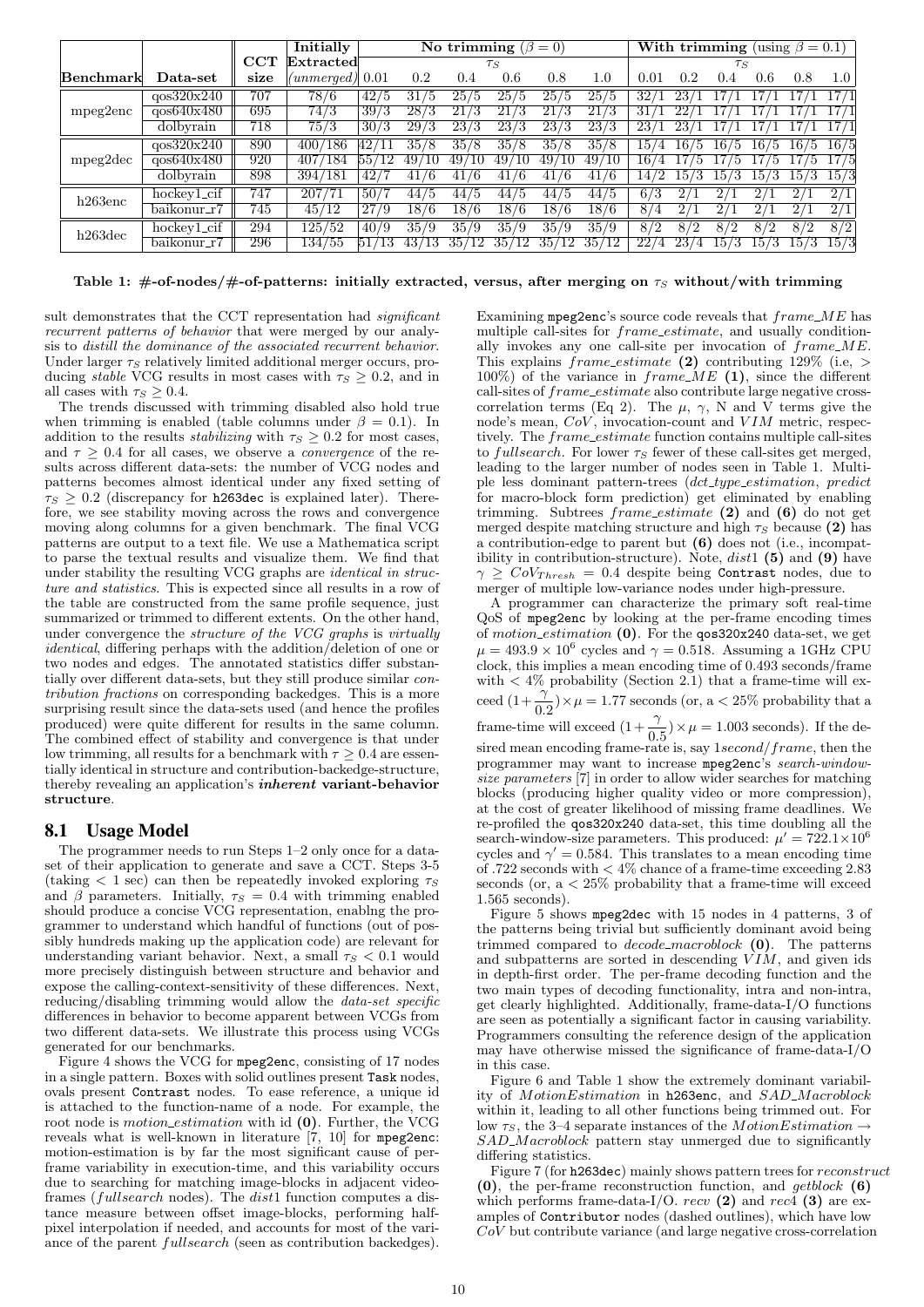

Figure 4: VCG for mpeg2enc with:  $q \cos 640x480$ ,  $\tau_S = 0.4$ ,  $\beta = 0.1$ 



Figure 5: VCG for mpeg2dec with:  $q \cos 320x240$ ,  $\tau_S = 0.01$ ,  $\beta = 0.1$ 



Figure 7: VCG for h263dec with: baikonur\_r7\_overflight,  $\tau_S = 0.4$ ,  $\beta = 0.1$